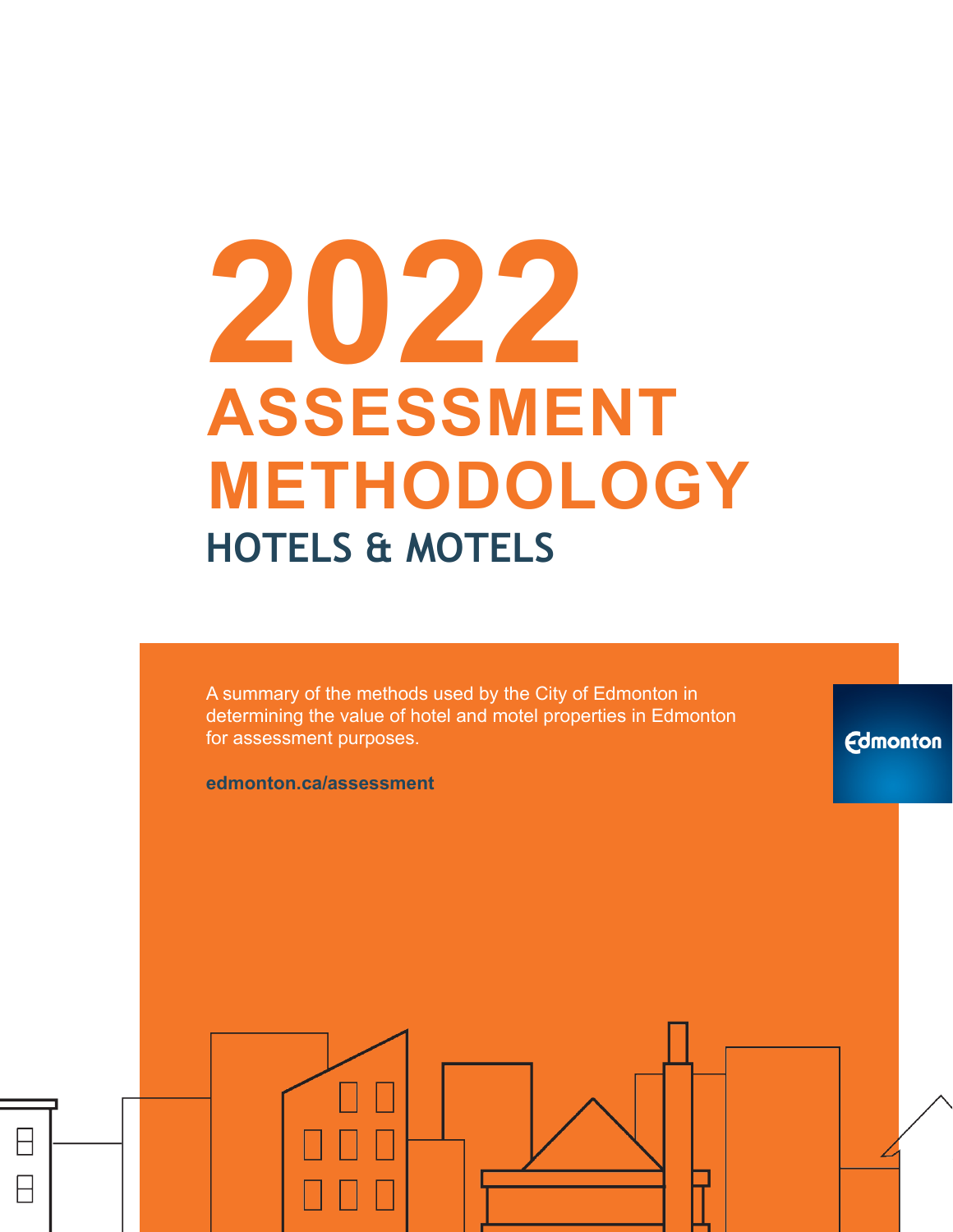## **Table of Contents**

| <b>Scope</b>                                                                                                                                                                                                                                                                                                                                                                                                                                                                                                  | $\overline{2}$                                                                        |
|---------------------------------------------------------------------------------------------------------------------------------------------------------------------------------------------------------------------------------------------------------------------------------------------------------------------------------------------------------------------------------------------------------------------------------------------------------------------------------------------------------------|---------------------------------------------------------------------------------------|
| <b>Introduction</b>                                                                                                                                                                                                                                                                                                                                                                                                                                                                                           | $\overline{2}$                                                                        |
| <b>Mass Appraisal</b><br><b>Valuation Model</b>                                                                                                                                                                                                                                                                                                                                                                                                                                                               | 4<br>6                                                                                |
| <b>Hotel Stratification</b>                                                                                                                                                                                                                                                                                                                                                                                                                                                                                   | 7                                                                                     |
| <b>Approaches to Value</b><br>Income Approach<br>Cost Approach                                                                                                                                                                                                                                                                                                                                                                                                                                                | 8<br>8<br>9                                                                           |
| <b>Hotel Motel Valuation</b><br><b>Hotel/Motel Revenue</b><br><b>Operating Revenues</b><br><b>Hotel/Motel Expenses</b><br><b>Departmental Operating Expenses</b><br><b>Undistributed Operating Expenses</b><br>Non-Operating Income and Expenses<br>Non-Allowable Expenses<br>Stabilization<br><b>Industry Norms</b><br>Normalization<br>Application of Normalization for Allowable Expenses<br>Furniture, Fixtures and Equipment<br><b>Intangibles and Business Components</b><br><b>Capitalization Rate</b> | 9<br>10<br>10<br>11<br>11<br>12<br>13<br>13<br>14<br>15<br>15<br>16<br>16<br>17<br>17 |
| <b>Sample Assessment Detail Report</b>                                                                                                                                                                                                                                                                                                                                                                                                                                                                        | 18                                                                                    |
| <b>Other Value Adjustments</b>                                                                                                                                                                                                                                                                                                                                                                                                                                                                                | 19                                                                                    |
| <b>Hotel Motel Ancillary Space Valuation</b><br>Sample Hotel Ancillary Pro Forma<br><b>Additional Commercial Building</b>                                                                                                                                                                                                                                                                                                                                                                                     | 20<br>21<br>22                                                                        |
| Other Commercial Space Income Approach Definitions                                                                                                                                                                                                                                                                                                                                                                                                                                                            | 22                                                                                    |
| <b>Other Definitions</b>                                                                                                                                                                                                                                                                                                                                                                                                                                                                                      | 27                                                                                    |
| <b>References</b>                                                                                                                                                                                                                                                                                                                                                                                                                                                                                             | 28                                                                                    |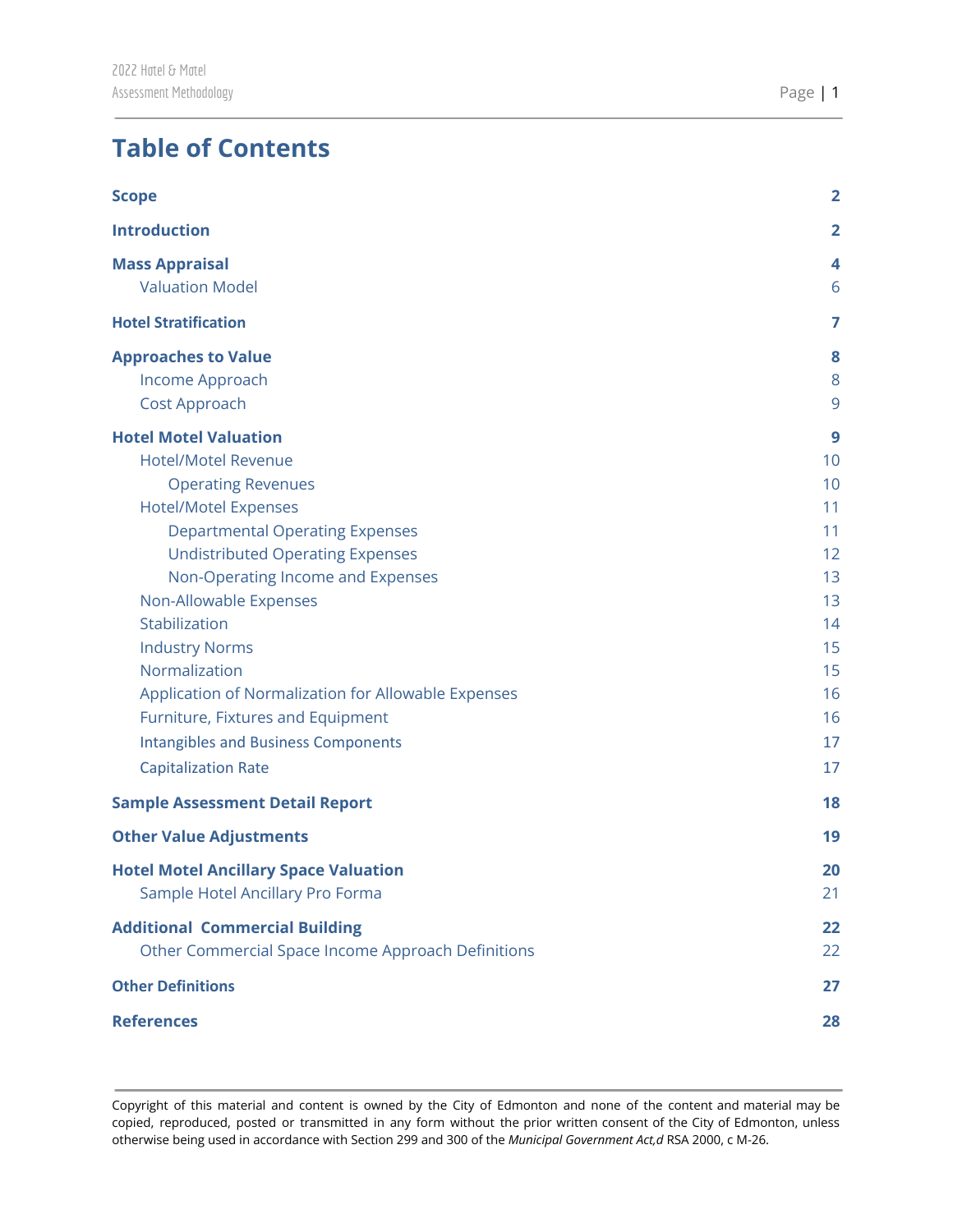# <span id="page-2-0"></span>**Scope**

This guide explains how Hotel & Motel properties are valued for assessment purposes. The guide is intended as a tool and complements the assessor's judgment in the valuation process.

# <span id="page-2-1"></span>**Introduction**

Property assessments in the City of Edmonton are prepared in accordance with the requirements of the Municipal Government Act, R.S.A. 2000, c. M-26, (hereinafter "MGA") and the *Matters Relating to Assessment and Taxation Regulation, 2018*, Alta Reg 203/17, (hereinafter "MRAT"). The *MRAT* regulation establishes the valuation standard to be used, defines the procedures to be applied, and proposes objectives for the quality to be achieved in the preparation of assessments. The legislation requires the municipality to prepare assessments that represent market value by application of the mass appraisal process. All assessments are expected to meet quality standards prescribed by the province in the MRAT regulation.

Property assessments represent:

- an estimate of the value;
- of the fee simple estate in the property;
- as the property existed on December 31, 2021;
- reflecting typical market conditions;
- as if the property had been sold on July 1, 2021;
- on the open market;
- from a willing seller to a willing buyer.

The assessment is an estimate of the value that would result when those specific, defined conditions are met.

The legislation requires the City of Edmonton to assess the Fee Simple Estate.

"Fee simple interest [is] absolute ownership unencumbered by any other interest or estate… leased fee interest [is] the ownership interest held by the lessor, which includes the right to the contract rent specified in the lease plus the reversionary right when the lease expires… leasehold interest [is] the interest held by the lessee (the tenant or renter) through a lease conveying the rights of use and occupancy for a stated term under certain conditions." *Appraisal Institute of Canada, The Appraisal of Real Estate Third Canadian Edition,*

*Vancouver, Canada, 2010, page 6.4*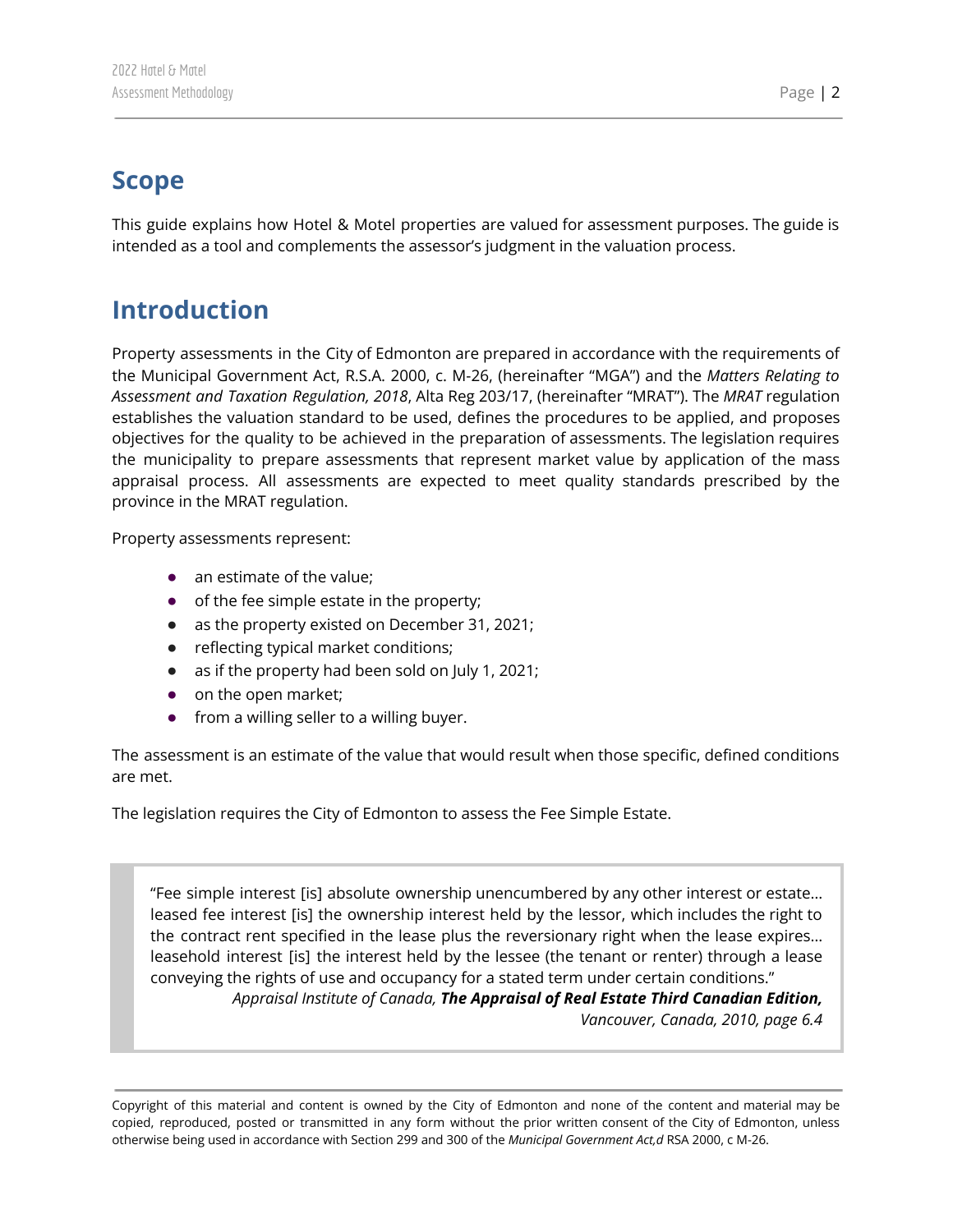#### s.284(1)(r) "**property**" means

- (i) a parcel of land
- (ii) an improvement, or
- (iii) a parcel of land and the improvements to it

#### s.1(k) "**regulated property**" means

- (i) land in respect of which the valuation standard is agricultural use value,
- (ii) designated industrial property, or
- (iii) machinery and equipment

#### *MRAT s.1(k)*

s.9(1) the **valuation standard** for the land and improvements is market value unless subsection (2)… applies

#### *MRAT s.9(1)*

s.1(1)(n) "**market value**" means the amount that a property, as defined in section 284(1)(r), might be expected to realize if it is sold on the open market by a willing seller to a willing buyer

*MGA s.1(1)(n)*

*s.5* An assessment of property based on **market value**

(a) must be prepared using mass appraisal,

- (b) must be an estimate of the value of the fee simple estate in the property, and
- (c) must reflect typical market conditions for properties similar to that property

*MRAT s.5*

s.289(2) Each assessment must reflect

(a) the characteristics and physical condition of the property on **December 31** of the year prior to the year in which a tax is imposed

*MGA s.289(2)(a)*

s.6 Any assessment prepared in accordance with the Act must be an estimate of the value of a property on **July 1** of the assessment year

#### *MRAT s.6*

s.1(g) "**mass appraisal**" means the process of preparing assessments for a group of properties using standard methods and common data and allowing for statistical testing *MRAT s.1(g)*

Copyright of this material and content is owned by the City of Edmonton and none of the content and material may be copied, reproduced, posted or transmitted in any form without the prior written consent of the City of Edmonton, unless otherwise being used in accordance with Section 299 and 300 of the *Municipal Government Act,d* RSA 2000, c M-26.

*MGA .s.284(1)(r)*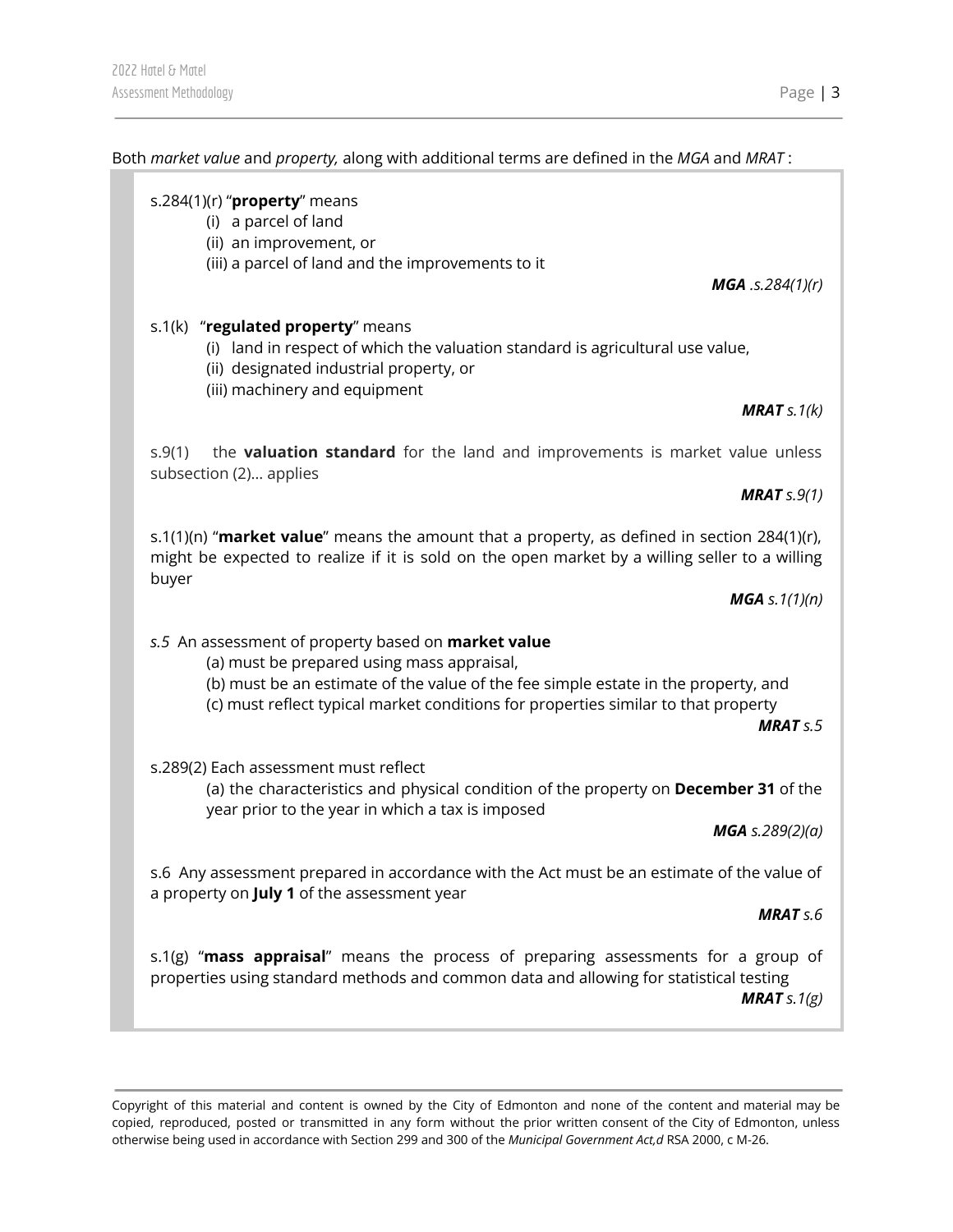# <span id="page-4-0"></span>**Mass Appraisal**

Mass appraisal is the legislated methodology used by the City of Edmonton for valuing individual properties, and involves the following process:

- properties are stratified into groups of comparable properties
- common property characteristics are identified for the properties in each group
- a uniform valuation model is created for each property group
- 31(c) **"valuation model"** means the representation of the relationship between property characteristics and their value in the real estate marketplace using a mass appraisal process

*MRAT s.31(c)*

The following two quotations indicate how the International Association of Assessing Officers distinguishes between mass appraisal and single-property appraisal:

"... single-property appraisal is the valuation of a particular property as of a given date: mass appraisal is the valuation of many properties as of a given date, using standard procedures and statistical testing."

"Also, mass appraisal requires standardized procedures across many properties. Thus, valuation models developed for mass appraisal purposes must represent supply and demand patterns for groups of properties rather than a single property."

*Property Appraisal and Assessment Administration, pg. 88-89*

Copyright of this material and content is owned by the City of Edmonton and none of the content and material may be copied, reproduced, posted or transmitted in any form without the prior written consent of the City of Edmonton, unless otherwise being used in accordance with Section 299 and 300 of the *Municipal Government Act,d* RSA 2000, c M-26.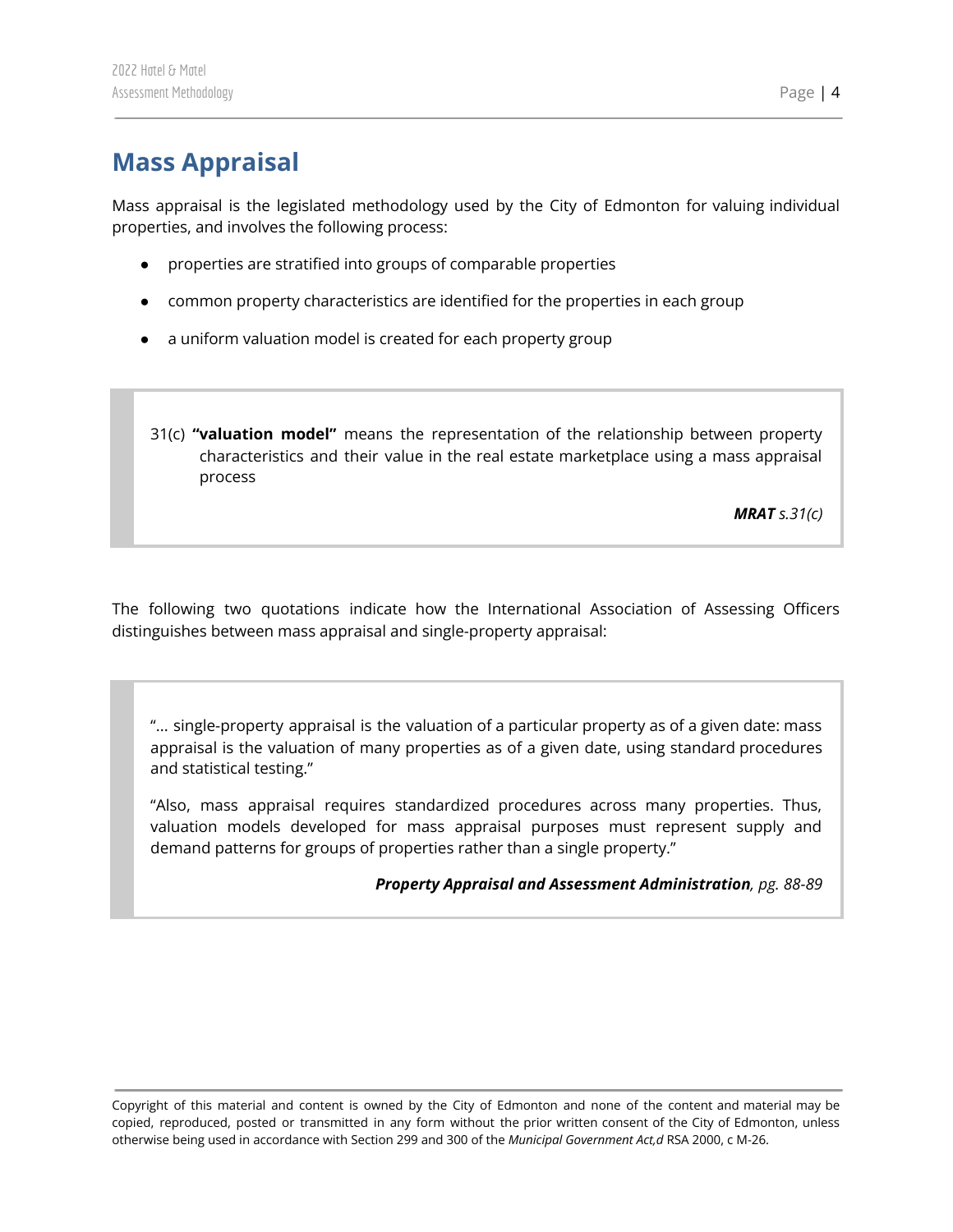#### For both mass appraisal and single-property appraisal, the process consists of the following stages:

|                                         | <b>Mass Appraisal</b>                                                                                                                 | <b>Single Appraisal</b>                                                                                                                                                    |
|-----------------------------------------|---------------------------------------------------------------------------------------------------------------------------------------|----------------------------------------------------------------------------------------------------------------------------------------------------------------------------|
| <b>Definition and</b><br><b>Purpose</b> | Mass appraisal is used to<br>determine the assessment<br>base for property taxation in<br>accordance with legislative<br>requirements | The client specifies the nature<br>of the value to be estimated,<br>this includes: rights to be<br>valued, effective date of<br>valuation, and any limiting<br>conditions. |
| <b>Data Collection</b>                  | Mass appraisal requires a<br>database of property<br>characteristics and market<br>information.                                       | The extent of data collection is<br>specific to each assignment<br>and depends on the nature of<br>the client's requirements.                                              |
| <b>Market Analysis</b>                  | Mass appraisal is predicated<br>on highest and best use.                                                                              | Market analysis includes the<br>analysis of highest and best<br>use                                                                                                        |
| <b>Valuation Model</b>                  | Valuation procedures are<br>predicated on groups of<br>comparable properties.                                                         | Subject property is the focus<br>of the valuation. The analysis<br>of comparable properties is<br>generally six or less                                                    |
| <b>Validation</b>                       | The testing of acceptable<br>analysis and objective criteria                                                                          | The reliability of the value<br>estimate is more subjective.<br>Acceptability can be judged by<br>the depth of research and<br>analysis of comparable sales                |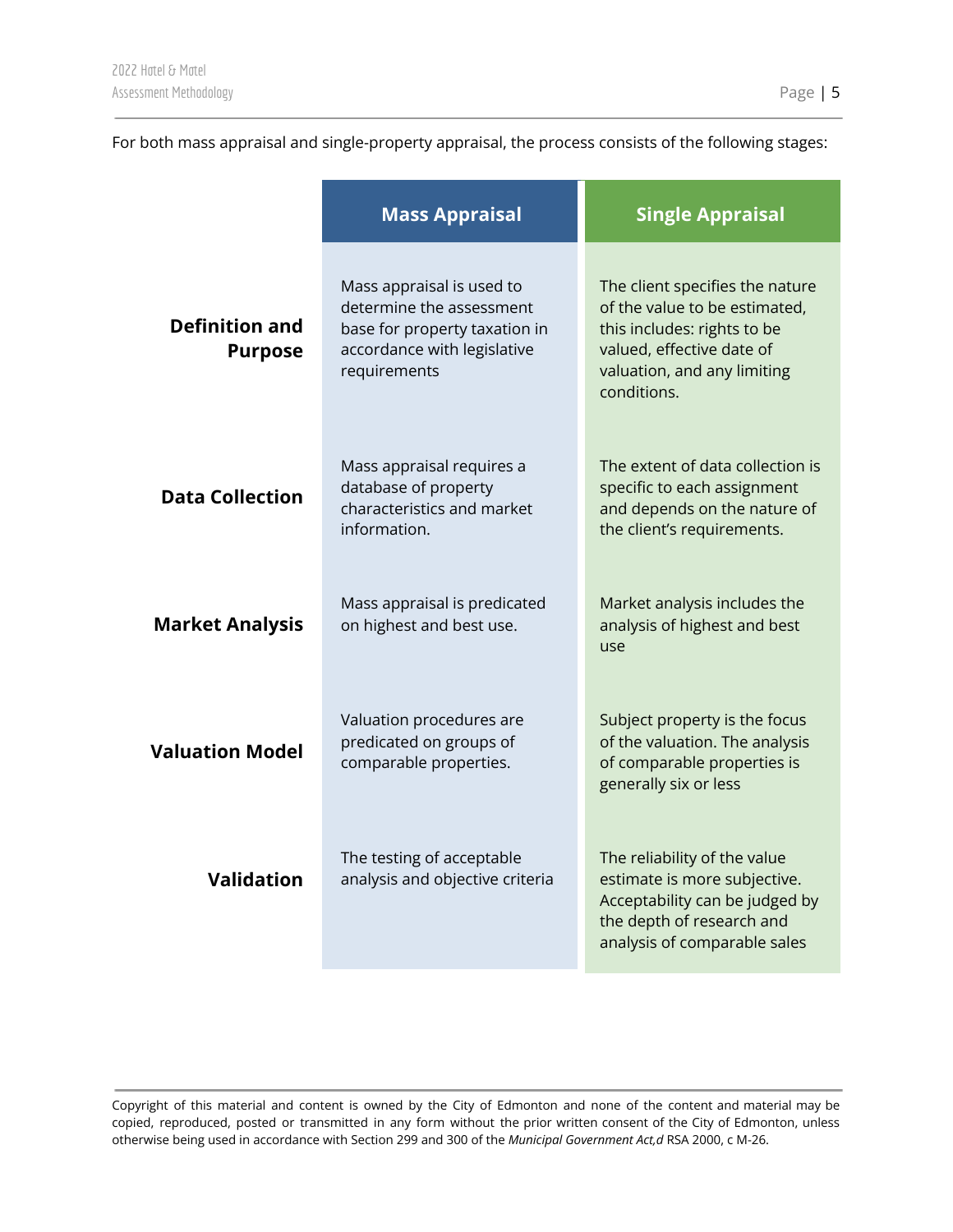## <span id="page-6-0"></span>Valuation Model

A valuation model creates an equation of variables, factors and coefficients that explains the relationship between estimated market value and property characteristics. An assessed value is then calculated by applying the appropriate valuation model to individual properties within a property type.

| s31  | (a) "coefficient" means a number that represents the quantified relationship of each<br>variable to the assessed value of a property when derived through a mass appraisal<br>process |
|------|---------------------------------------------------------------------------------------------------------------------------------------------------------------------------------------|
|      | (b) "factor" means a property characteristic that contributes to a value of a property;                                                                                               |
|      | (d) "variable" means a quantitative or qualitative representation of a property<br>characteristic used in a valuation model                                                           |
|      | <b>MRAT</b> , s.31 (a), (b) and (d)                                                                                                                                                   |
|      | Information prescribed  does not include coefficients                                                                                                                                 |
| s.33 | <b>MRAT</b> , $s.33(3)$                                                                                                                                                               |
|      |                                                                                                                                                                                       |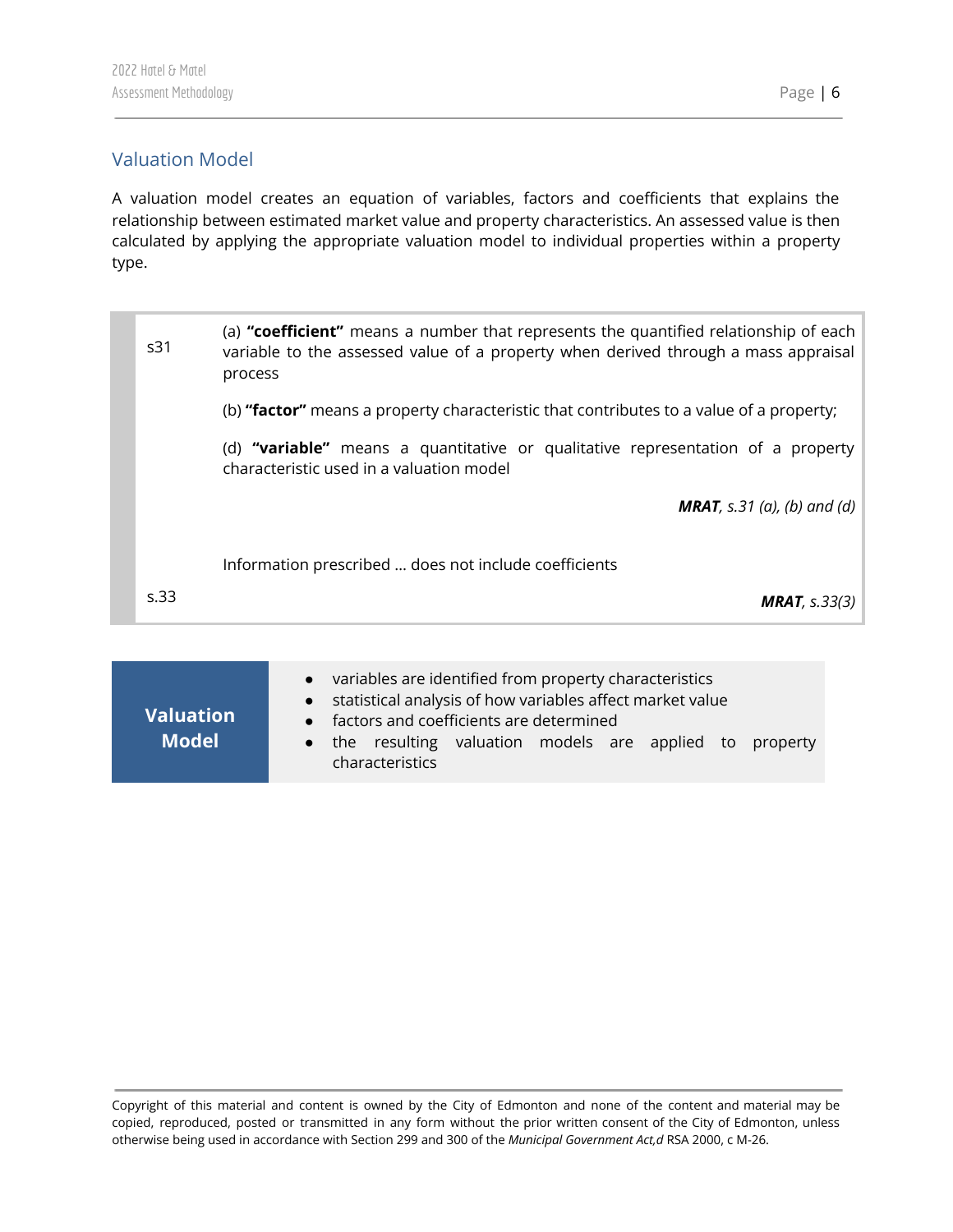# <span id="page-7-0"></span>**Hotel Stratification**

Hotels and Motels are designed and located to attract specific markets. Because hotel designs, facilities, amenities, and locations differ and directly impact financial operating results, it is important to define and accurately classify the different characteristics of lodging facilities.

#### *Hotels Motels & Valuations and Market Studies, 2001, p. 155*

**Resort Hotels** generally target family and leisure travellers. They may be adjacent or located near recreational facilities such as amusement theme parks, waterpark, golf courses, gaming & casino, ski slopes, or scenic areas. These type hotels are typically larger and offer a more exclusive, luxury chain.

**Downtown Full-Service Hotels** may range from luxury to mid-price and offer amenities such as restaurant, lounge, and conference & meeting rooms. They provide guest services such as concierge and room services. These hotels report Food and Beverage Departmental Revenues on their financial statements. These hotels are located within the boundaries of 105th Avenue to the North, 95th Street to the East, the North Saskatchewan River to the South and 109th Street to the West.

**Suburban Full-Service Hotels** may range from luxury to mid-price and offer amenities such as restaurant, lounge, and conference & meeting rooms. They often provide guest services such as concierge and room services. These hotels report Food and Beverage Departmental Revenues on their financial statements. These hotels are located outside of the Downtown boundaries of 105th Avenue to the North, 95th Street to the East, the North Saskatchewan River to the South and 109th Street to the West.

**Limited Service Hotels** have mainly guest room operations only. The hotel often has food and beverage that is operated by a third-party from the hotel's operations, and therefore does not report a Food and Beverage Departmental Revenues on their financial statements. These hotels are often economy-type hotels with very few other services and amenities offered by Full-Service hotels.

**Beverage Hotels** are generally facilities typically with less than 100 guest rooms. The majority of their business revenues are derived from the Food and Beverage operating department.

**Motels** are generally located along roadsides and are designed primarily for motorists. Typically, a low- rise building with exterior guest room access. Budget-type rooms that may range from daily room rates to extended stays with weekly or monthly room rates.

Copyright of this material and content is owned by the City of Edmonton and none of the content and material may be copied, reproduced, posted or transmitted in any form without the prior written consent of the City of Edmonton, unless otherwise being used in accordance with Section 299 and 300 of the *Municipal Government Act,d* RSA 2000, c M-26.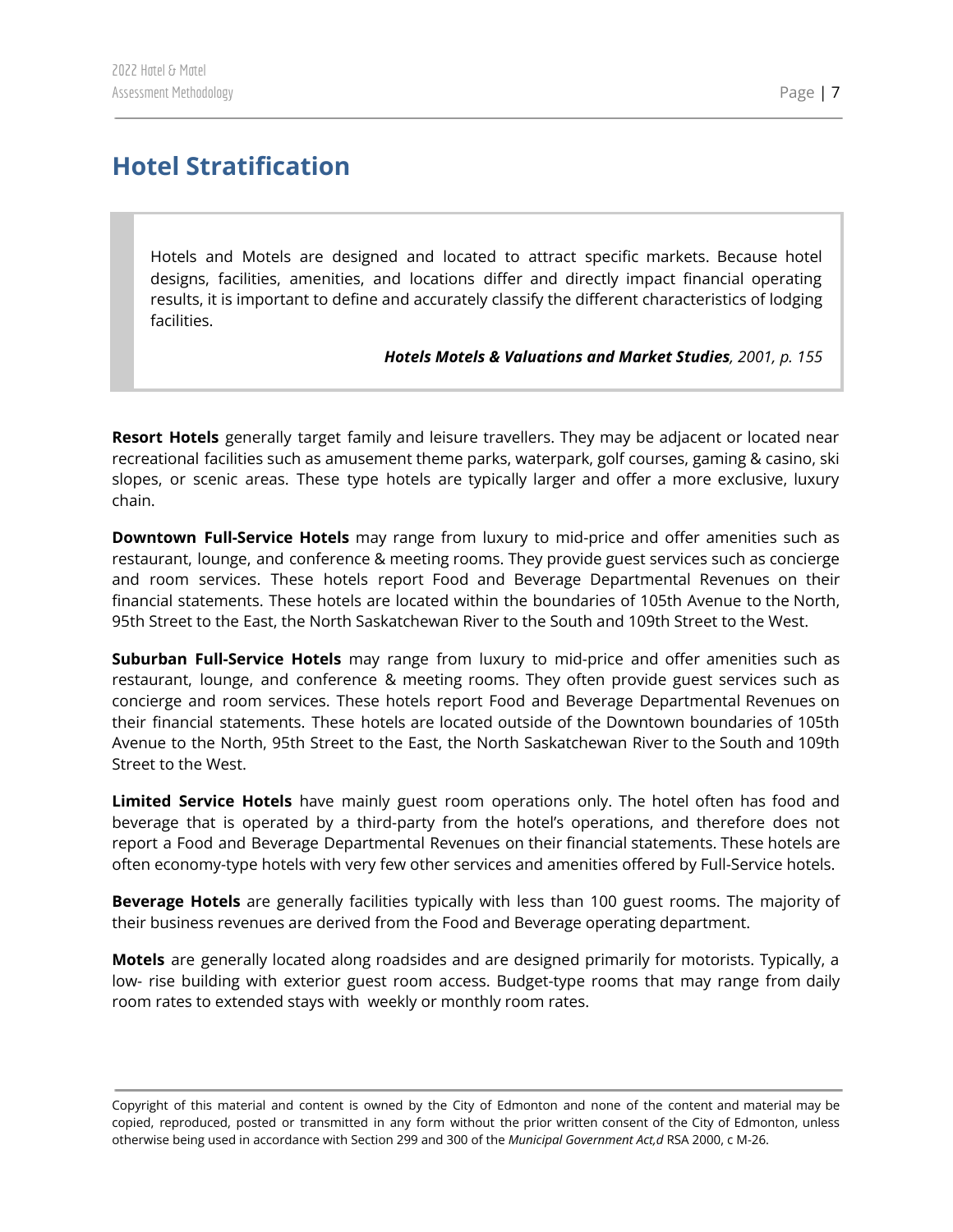# <span id="page-8-0"></span>**Approaches to Value**

The approaches to determine market value are the Direct Comparison, Income, and Cost Approaches.

| <b>Direct</b><br><b>Comparison</b><br>Approach | Typical market value (or some other characteristic) is determined by<br>referencing comparable sales and other market data. It is often used<br>when sufficient sales or market data is available. It may also be referred<br>to as the Sales Comparison Approach.                                                 |
|------------------------------------------------|--------------------------------------------------------------------------------------------------------------------------------------------------------------------------------------------------------------------------------------------------------------------------------------------------------------------|
| <b>Income</b><br><b>Approach</b>               | This approach considers the typical actions of renters, buyers and sellers<br>when purchasing income-producing properties. This approach estimates<br>the typical market value of a property by determining the present value<br>of the projected income stream. Often used to value rental or leased<br>property. |
| Cost<br><b>Approach</b>                        | Typical market value is calculated by adding the depreciated replacement<br>cost of the improvements to the estimated value of land. It is often used<br>for properties under construction or when there is limited market data<br>available.                                                                      |

## <span id="page-8-1"></span>Income Approach

For this property type with a full 12-month operating period, the assessment is determined using the income approach. The income approach best reflects the typical actions of buyers and sellers when purchasing income‐producing properties.

The City of Edmonton requests financial information from owners during the annual Request for Information (**RFI**) process. Annually, property owners are required to provide the following via the RFI process:

- A completed **Hotel Motel Survey** that asks for specific information about the property's profile and operations such as *Occupancy Rates, Average Daily Room Rates, FF&E (Furniture, Fixtures, and Equipment), Capital Expenditures, Reserve for Replacement*, and additional information pertaining to a major renovation(s).
- Most recent three years of accountant-prepared **Financial Statements for the period ending on June 30th** that includes the **Income Statements, Schedules of Income and Expenses** and **Notes**.

Copyright of this material and content is owned by the City of Edmonton and none of the content and material may be copied, reproduced, posted or transmitted in any form without the prior written consent of the City of Edmonton, unless otherwise being used in accordance with Section 299 and 300 of the *Municipal Government Act,d* RSA 2000, c M-26.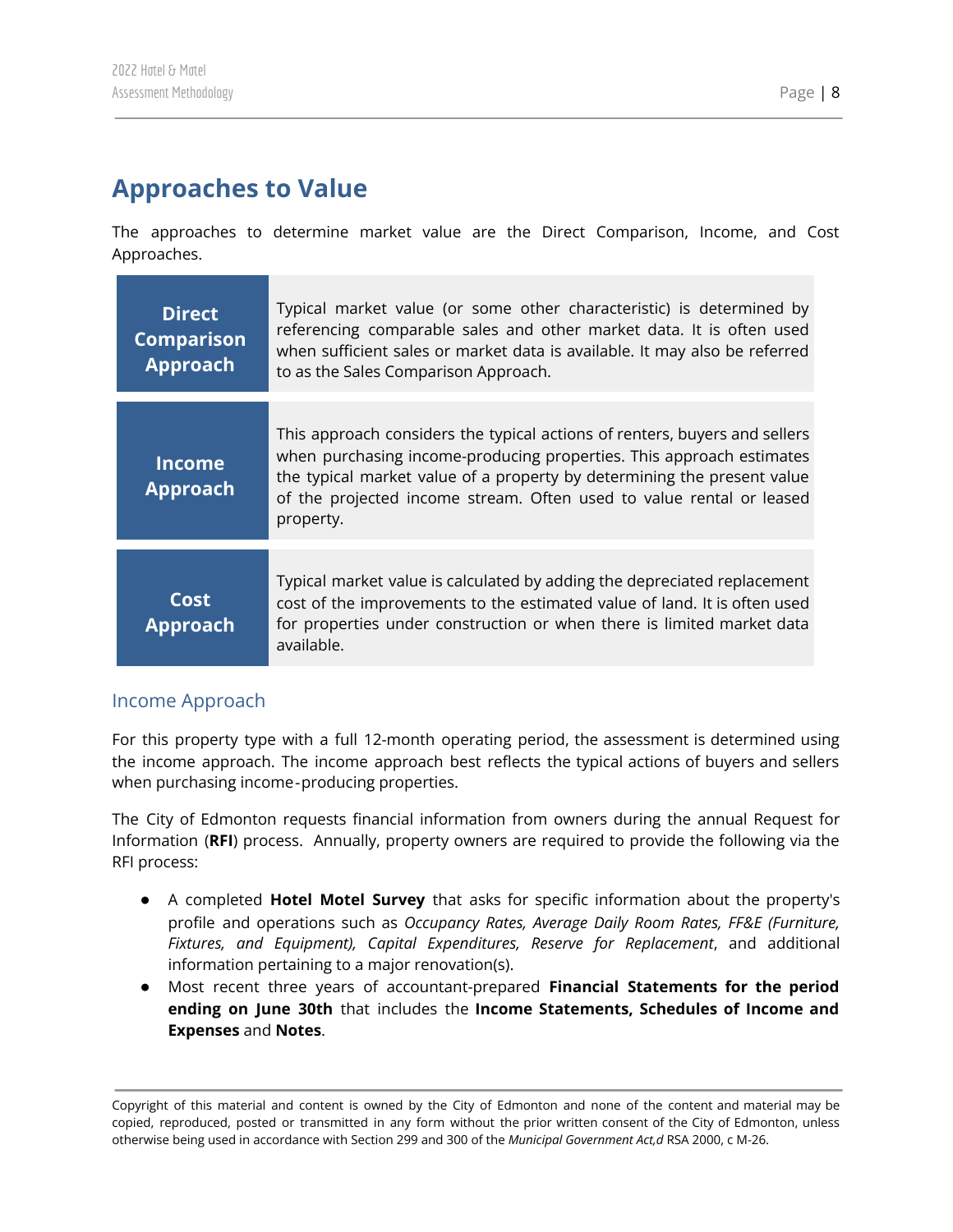● A completed **Commercial Tenant Rent Roll** that asks for information on third-party leases that are held within the property, as applicable.

For the 2022 assessment,

- A **COVID Income Addendum** requesting information on abatements, deferrals and **Canada Emergency Commercial Rent Assistance (CECRA**) payments was sent to property owners. In addition, the COVID Income Addendum also requested information on abandoned, breached, or amended leases.
- A completed **Canada Emergency Wage Subsidy (CEWS) Addendum** that asks for information on Government Subsidies received to cover part of the hotel/motel's Employee Salaries and Wages.
- A completed **Canada Emergency Rent Subsidy (CERS) Addendum** that asks for information on Government Subsidies received to cover part of the hotel/motel's commercial rent or property expenses.

Sales information is received from the Land Titles Office. Sales are validated. Validation may include site inspections, interviews with involved parties, a review of land title documents, corporate searches, third party information, and sales validation questionnaires. The resulting validated sales are used to develop capitalization rates to use in the income approach. *Sale price reflects the condition of a property on the sale date and may not be equal to the assessed value.*

For the 2022 valuation of Hotel and Motel properties, sales occurring from **July 1st, 2016 to June 30th, 2021** were analyzed.

## <span id="page-9-0"></span>Cost Approach

For newly-constructed hotels with less than one full 12-month reporting period of operation, the assessment will be determined using the Cost Approach to value. For more information on the Cost Approach valuation, please see the **City's 2022 Cost Approach Methodology Guide.**

## <span id="page-9-1"></span>**Hotel Motel Valuation**

Hotels/Motels are income-producing properties that trade based on their income generating capabilities. For the purpose of assessment, these properties are valued on the Income Approach via Direct Capitalization Method. Below is the list of variables that affect the assessment value for 2022.

| Hotel/Motel Stratification                | Hotel/Motel Revenues     | Hotel/Motel Expenses       |
|-------------------------------------------|--------------------------|----------------------------|
| Furniture, Fixtures & Equipment<br>(FF&E) | Intangibles and Business | <b>Capitalization Rate</b> |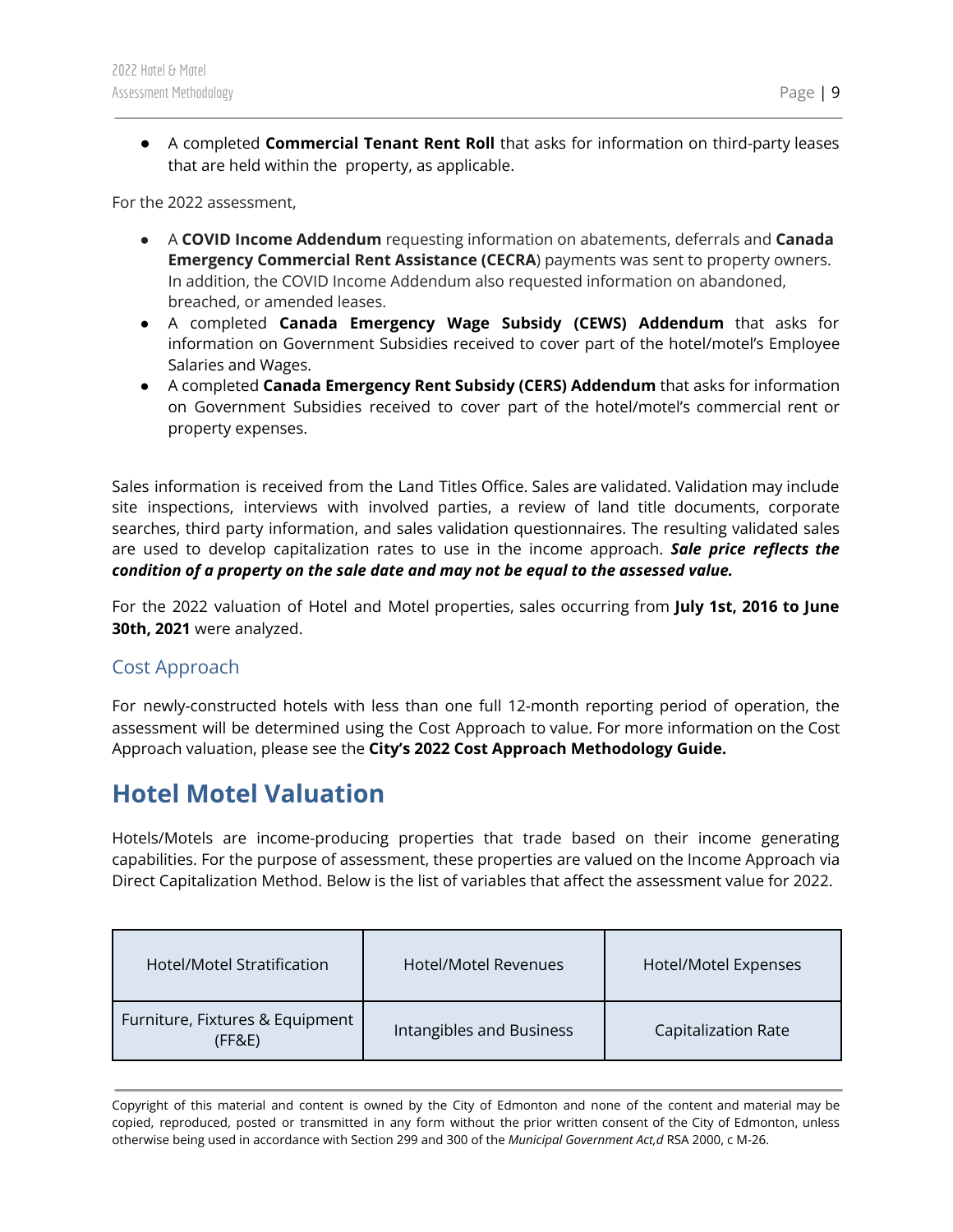## <span id="page-10-0"></span>Hotel/Motel Revenue

Hotel/Motel Revenue is the sum of the amounts for all four categories of operating revenues with the exception of Limited Service Hotel and Motel stratified properties as these properties do not report a Food & Beverage Departmental Revenues on their financials.

#### <span id="page-10-1"></span>**Operating Revenues**

**Room Revenue:** Primary source of revenue from the rental of rooms and suites to guests. Examples of the types of Room Revenue reported on financial statements include *Transient Rooms Revenue, Group Rooms Revenue, Contract Rooms Revenue,* and *Other Rooms Revenue* (such as weekly, bi-weekly, or monthly lodging).

● For a newly-Constructed Hotel with only one full reporting period, the Room Revenue will be adjusted using a Typical Occupancy Study Ratio (**Occ %**) and the subject hotel's Average Daily Room Rate (**ADR**). If no ADR is reported via the RFI process, the City will apply the ADR from the Typical Average Daily Room Study Rate

**Food & Beverage Revenue:** Restaurant venues that are solely owned and operated by the property owner (the hotel or motel corporation or a subsidiary of the parent corporation). Revenues of all sales of food and beverages and services from guests and patrons are reported on the Hotel's Food & Beverage Operating Departmental Income Statements. Examples may be *Venue Food Revenue, In-Room Dining Food Revenue, Banquet, Conference, Catering, Mini-Bar Food Revenue*, and *Other Food Revenue*.

**Other Operating Department Revenues:** Other departments(s) owned and operated by the property owner in generating revenue for profit and have direct operating expenses. Examples of Other Operating Department Revenue items would be *Guest Laundry Service, Business Center, Guest Shop, Front Shop*, *Valet & Lease Parking Revenues*, and *Rent & Lease Revenue***.** A rental or concession agreement between the hotel and the retail tenant, is to offer hotel guest services and merchandise that are not provided by the operating department.

● **Hotel Interior Retail Space(s)** is space that can only be accessed through the hotel lobby, does not benefit from exterior retail exposure or signage, and is mainly used to provide additional hotel guest services and amenities, i.e. gift shops, restaurants operated by a third party, etc. Hotel Interior Retail Space is not considered to be ancillary space of the hotel. Any revenues and expenses generated from Hotel Interior Retail Space are included in the *Other Operated Department* (Hotel Pro-Forma).

**Miscellaneous Revenue:** Consist of sub-accounts or sub-schedules to provide more detail related to a particular income item. Items included in this category include *Attrition Fees, Cancellation Fees, Cash Discounts Earned, Foreign Currency Gain,* and *Interest Income*.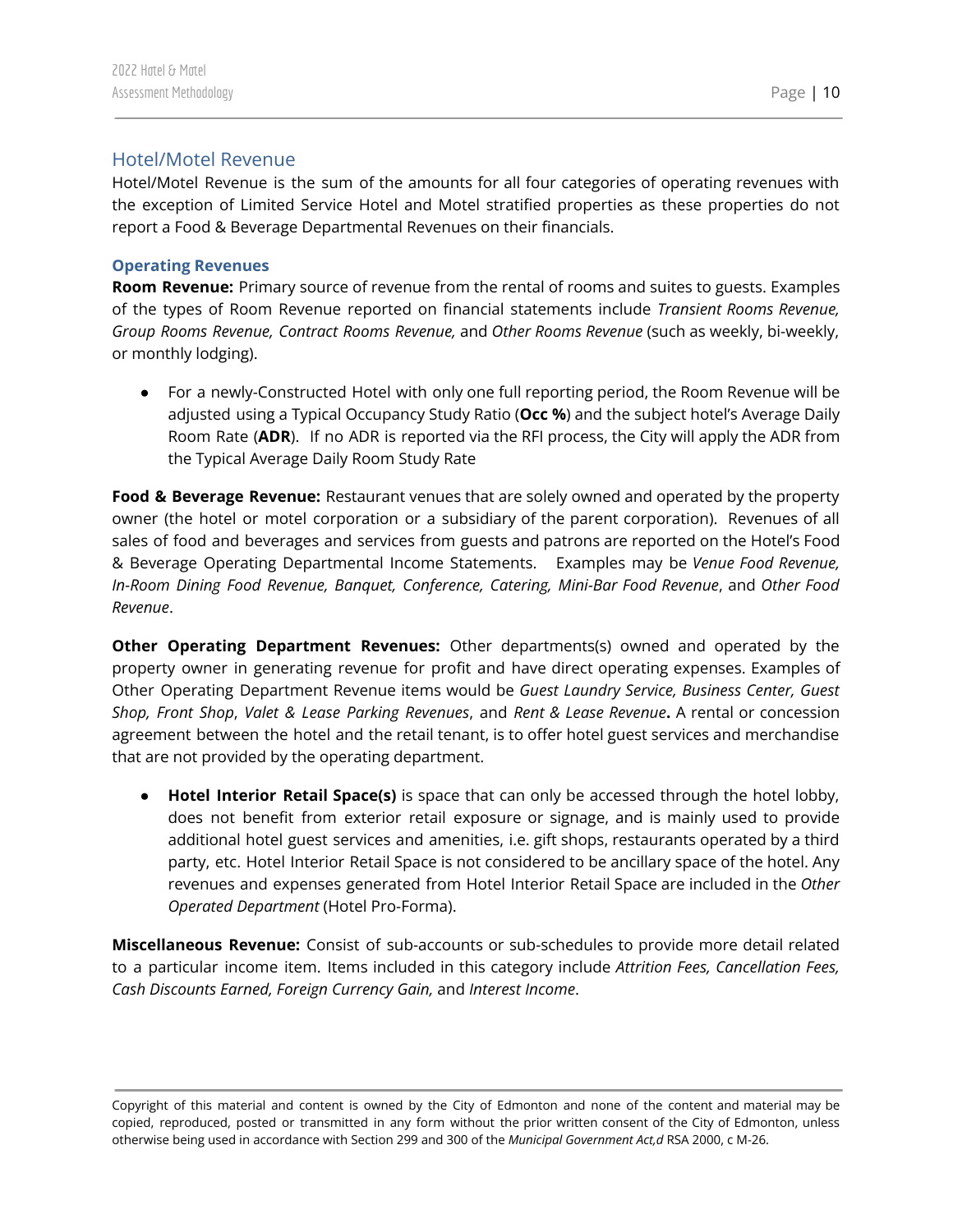| <b>Hotel Stratification</b>              | <b>Room Revenue</b> | <b>Food &amp; Beverage</b><br><b>Revenue</b> | <b>Other and Misc.</b><br><b>Revenue</b> |
|------------------------------------------|---------------------|----------------------------------------------|------------------------------------------|
| <b>Resort</b>                            | Yes                 | Yes                                          | Yes                                      |
| <b>Full Service -</b><br><b>Downtown</b> | Yes                 | Yes                                          | Yes                                      |
| <b>Full Service - Suburban</b>           | Yes                 | Yes                                          | Yes                                      |
| <b>Limited Service</b>                   | Yes                 | No.                                          | Yes                                      |
| <b>Beverage Hotels</b>                   | Yes                 | Yes                                          | Yes                                      |
| <b>Motel</b>                             | Yes                 | No                                           | Yes                                      |

#### Below is a chart showing the types of revenue that may be generated by each hotel/motel type:

#### <span id="page-11-0"></span>Hotel/Motel Expenses

The expenses of a hotel/motel are typically allocated to one of three categories that reflects the nature of the expense: **Departmental Operating Expenses**, **Undistributed Operating Expenses**, and **Non-Operating Income and Expenses**. These categories are then further categorized into a number of categories.

#### <span id="page-11-1"></span>**Departmental Operating Expenses**

These expenses are related to an operating department revenue category.

**Room Expenses:** Room expenses consist of two major categories: Labour Cost and Related & Other Expenses. Labour Costs include *Salaries, Wages, Service Charges, Contracted Labor*, and *Bonuses*. Room Related & Other Expenses include *Room Cleaning Supplies, Commissions & Fees, Room Laundry,* and *Linen*.

**Food & Beverage Expenses:** Restaurant venues that are solely owned and operated by the property owner (the hotel or motel corporation or a subsidiary of the parent corporation). Expenses from all sales of food and beverages and services from guests and patrons are reported on the Hotel's Food & Beverage Operating Departmental Income Statements. Food & Beverage Expenses consist of two major categories: Cost of Food & Beverage Sales and Related & Other Expenses. Cost of Food & Beverage Sales includes the cost of food served in all segments of food revenues. Related & Other Expenses include the costs associated with sale and service items such as *Labour Cost, Banquet Expenses, Flatware, Glassware, Linen, Kitchen Cleaning & Supplies*, and *Uniforms*.

**Other Departmental Expenses:** Other Departmental Expenses are the associated cost of sales and/or services to the corresponding Other Operating Department Revenues. Items may include *Labour Cost, Cost of Goods Sold, Valet & Lease Parking Expenses, Rent & Lease Expenses,* and *Miscellaneous Expenses*.

● **Hotel Interior Retail Space(s)** is space that can only be accessed through the hotel lobby, does not benefit from exterior retail exposure or signage, and is mainly used to provide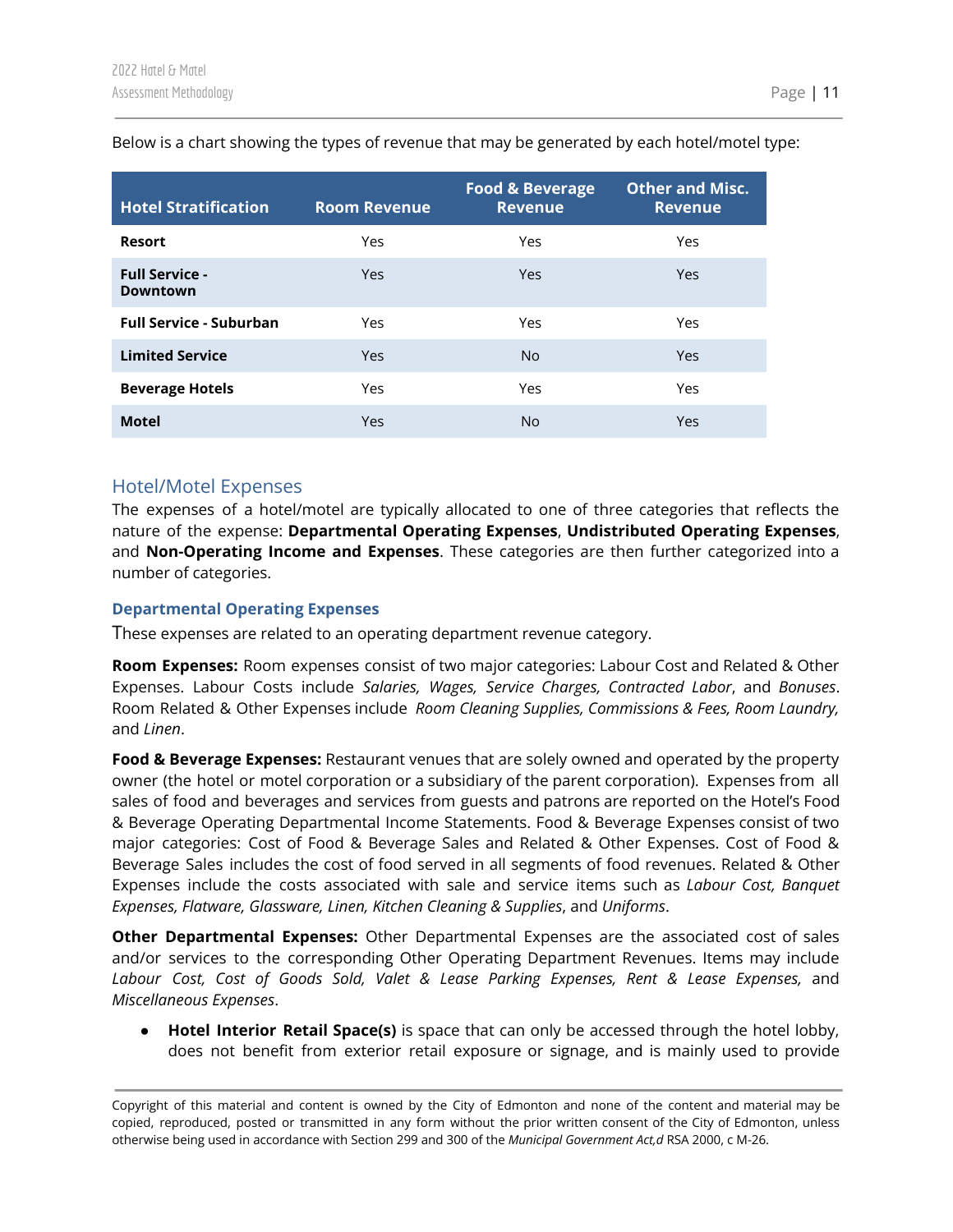additional hotel guest services and amenities, i.e. gift Shops, restaurants operated by a 3rd party, etc. Hotel Interior Retail Space is not considered to be ancillary space of the hotel. Any revenues and expenses generated from Hotel interior Retail Space are included in the *Other Operated Department* (Hotel Pro-Forma).

#### <span id="page-12-0"></span>**Undistributed Operating Expenses**

These expenses are considered applicable to the entire property. It is not appropriate to allocate these types of expenses to specific departments.

**Administration & General:** Administration & General expenses consist of two major categories: Salaries & Wages and Related Expenses. Salaries & Wages expenses associated with this department include *General Manager Salary, Employee Benefits* and *Bonuses*. Related Expenses include *Bank Interest and Charges, Credit Card Commission & Collection Fees, Donations, Dues and Subscriptions, Equipment Rental, Legal Services, Licenses and Permits, Professional Fees, Travel, Meals* and *Entertainments*.

**Information and Telecommunication Systems:** Items classified under this expense include the property's centralized information system charges such as *accounting and security systems*, *point-of-sale reporting program*, and *internal reservation systems*. This category **does not include** transaction costs or commissions related to third party reservation or booking systems, or telecommunications systems for the property (i.e VoIP, T-1).

**Sales & Marketing:** Sales & Marketing expenses consist of two major categories: Salaries & Wages and Related Expenses. Salaries & Wages expenses associated with this department include *Salaries, Wages, Employee Benefits*, *Bonuses* and *Contracted Work*. Related Expenses include the associated cost of sales of goods and service items such as *Entertainments, Equipment Rental, Loyalty Programs, Operating Supplies, Promotion, Trade Shows, Training, Travel, Website,* and *Decorations*.

**Property Operations and Maintenance:** Property Operations and Maintenance expenses consist of two major categories: Salaries & Wages and Related Expenses. Salaries & Wages expenses associated with this department include *Salaries, Wages, Employee Benefits, Bonuses* and *Contracted Work.* Related Expenses may include maintenance expense items such as *Building, Electrical, Plumbing, Elevators, Kitchen & Laundry Equipment, Lights, Painting and Wallcovering, Swimming Pool, Vehicle Repair, Waste Removal,* and *Travel & Training*.

**Utilities:** Utilities Expense items include Electricity*, Gas, Oil, Steam, Other Fuels, Contracted Services* and *Water/Sewer.* Cost expenses to this account would include the associated fee items such as T*axes, Bulk/Future Purchase Fee,* and *Water Treatment/Filtration/Septic Tank* costs.

**Management Fees:** Management Fee is the contractual agreement cost between a third-party management company (Operator) and the property owner (Investor). The Operator assumes complete responsibility for managing the property.

Copyright of this material and content is owned by the City of Edmonton and none of the content and material may be copied, reproduced, posted or transmitted in any form without the prior written consent of the City of Edmonton, unless otherwise being used in accordance with Section 299 and 300 of the *Municipal Government Act,d* RSA 2000, c M-26.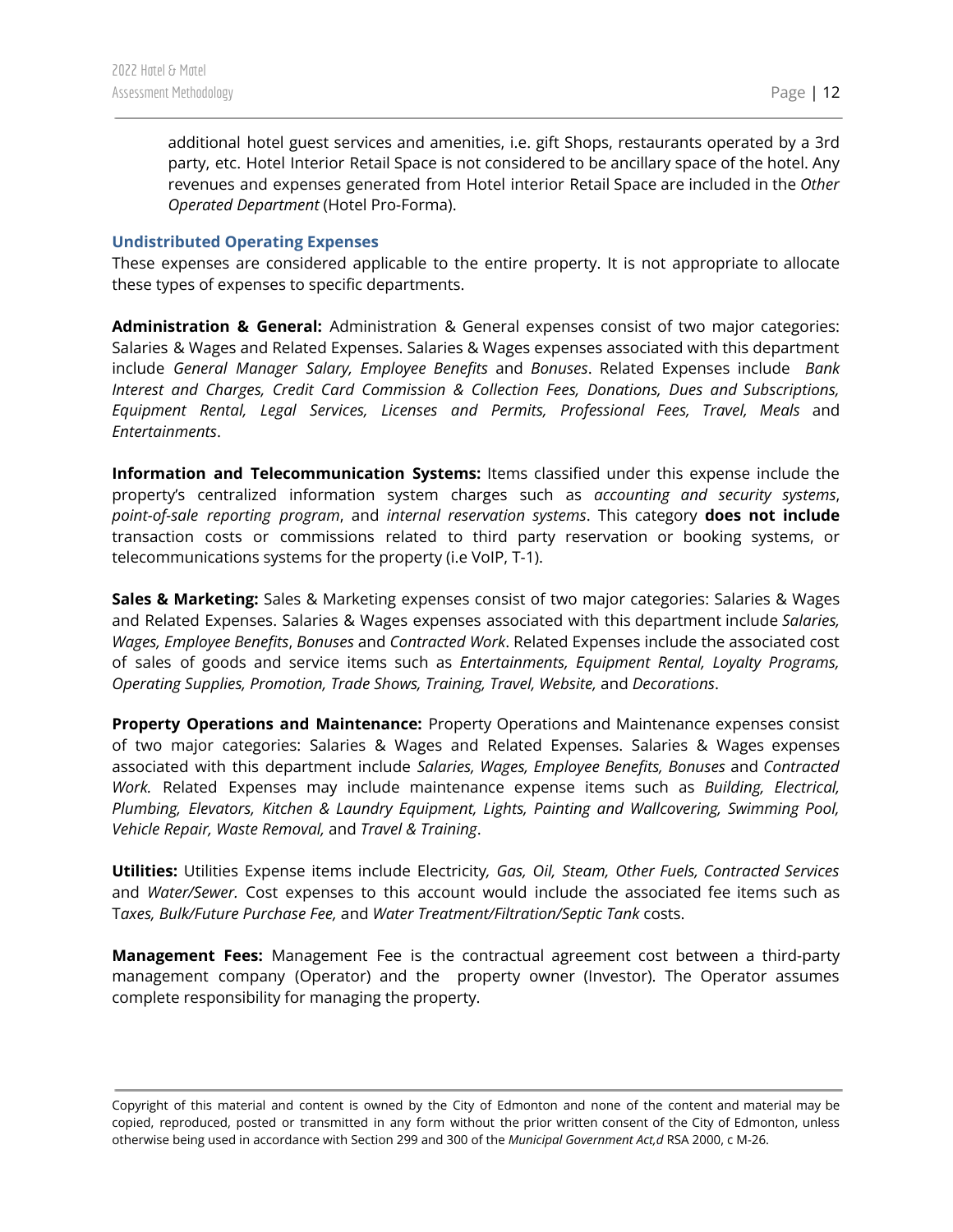**Franchise Fee:** Franchise Fee is the contractual agreement cost between a hotel/motel company (a national or regional chain) and an independent owner. The owner pays an annual negotiated fee (typically a percentage of the hotel's total annual gross revenues) to use the name, trademarks, and various services offered by the chain. Related Fees may include *Base Royalty Fee*, *Incentive Royalty Fee*, *Program Fee,* and/or *Franchise Marketing Fee*.

#### <span id="page-13-0"></span>**Non-Operating Income and Expenses**

This category includes fixed expenses that do not change with an increase or decrease in the amount of goods or services produced or sales volume, income and expenses that are not related to the property's core operation.

**Non-Operating Income:** Is the portion of a corporation's [income](https://www.investopedia.com/terms/i/income.asp) that is derived from facilities activities not related to the property's operation. Related items may include *Cost Recovery Income, Interest Income,* and/or *Other Income*.

**Rent:** Rent Expenses are the costs associated with rent and leases of property and/ or equipment not specific to a departmental function or event (i.e Banquet hall sound and equipment).

**Property Insurance:** General insurance costs that include premiums relating to liability and the property's business building and contents against damage or destruction by fire, weather, sprinkler leakage, terrorism, flood, boiler explosion, or plate glass breakage.

**Property Tax:** Taxes specifically for the hotel/motel portion assessed against real property by a government or public agency. The City of Edmonton retrieves the most recent three years of property tax amounts from the Assessment and Taxation system when ascribing the Property Tax expense amount for the hotel/motel portion to be included on the hotel/motel's proforma.

**Other:** Is the portion of the expenses that are derived from activities not related to the property's operation. Related items may include *Cost Recovery Expenses, Capital Gains or Losses on Fixed Assets, Owner Expenses,* and/or *Unrealized Foreign Exchange Gains or Losses.*

#### <span id="page-13-1"></span>Non-Allowable Expenses

These are expenses that often appear on financial statements but do not form part of property valuation.

- **Capital Expenditures** Not included because they provide additions or major improvements to the property that typically increase value and economic life.
- **Debt Service/Mortgage interest payments** Interest and principal required to amortize a loan; it is a financing expense and not an operating expense.
- **Income Tax** Not included because it is not an operating expense, it is a tax on personal income which may be affected by things other than the subject property.

Copyright of this material and content is owned by the City of Edmonton and none of the content and material may be copied, reproduced, posted or transmitted in any form without the prior written consent of the City of Edmonton, unless otherwise being used in accordance with Section 299 and 300 of the *Municipal Government Act,d* RSA 2000, c M-26.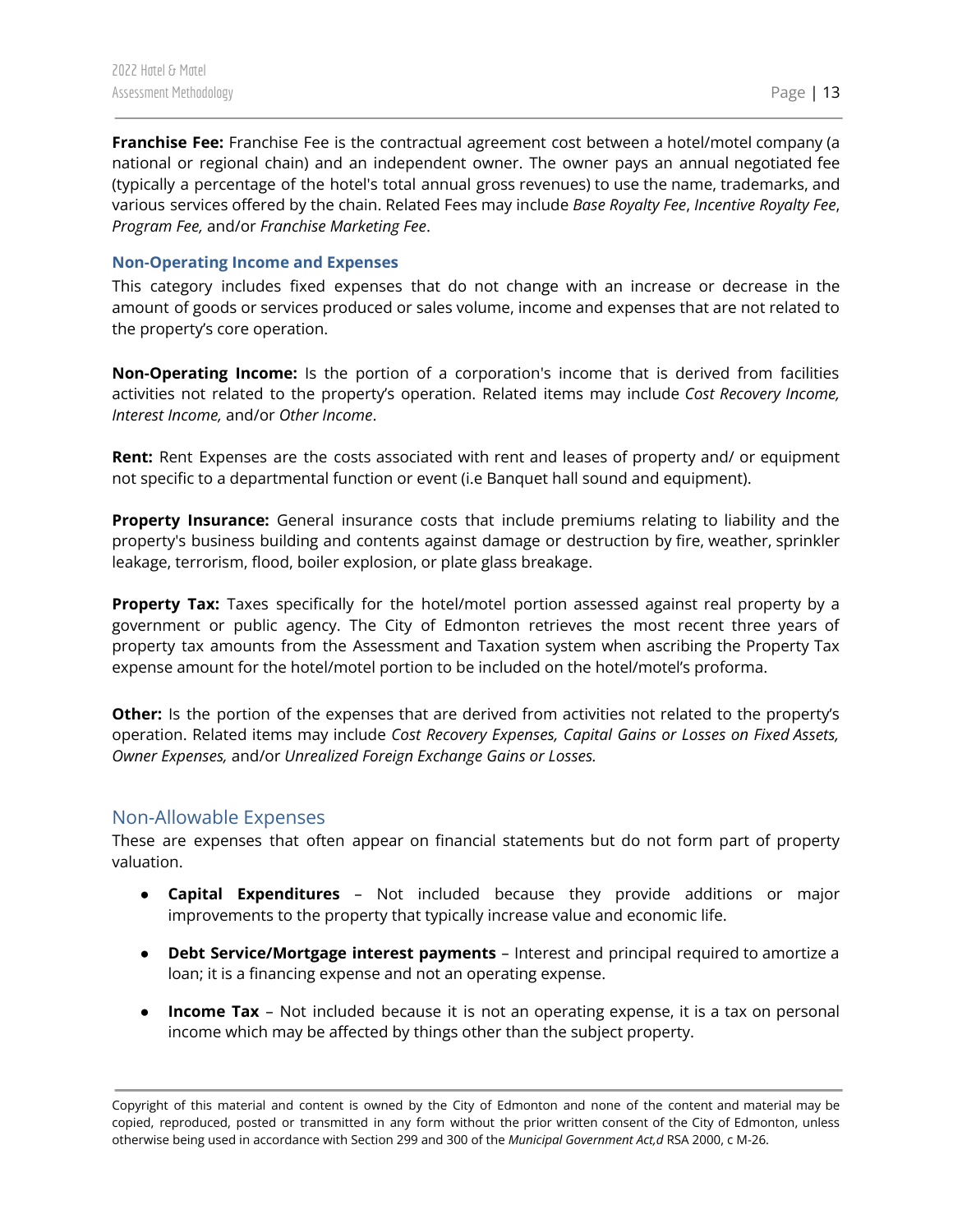- **Depreciation and Amortization** Not included because in the Income Approach it is recaptured in the Capitalization.
- **Video Lottery and Gaming** Current jurisprudence in Alberta, video lottery terminals and their incomes are not assessable for property taxes. However, the space occupied is assessable at its market value in the same way shopping centres apply the retail conditions for a kiosk.
- **Expenses not required to maintain the property income** Certain expenses may not be included because these are expenses not related to the real estate component of the property. Examples of this include donations, litigation, bank charges, amortization, etc.

## <span id="page-14-0"></span>Stabilization

Reported actual revenues and expenses are stabilized over the three preceding years and the expenses are also normalized, as recommended by the *Province of Alberta - Municipal Affairs Hotel Motel Valuation Guide*, in order to capture industry performance and adjust for unforeseeable or atypical events that may significantly interrupt normal operations within the property.

Hotel and motels typically operate on short-term occupancies that range from a day to a week, and therefore the operating performance is sensitive to industry volatility and tends to fluctuate from year to year.

Stabilization accounts for the periodic life cycles of a hotel/motel such as growth, maturation, and declines. It may also mitigate or adjust for extraordinary events deemed temporary or non-recurring, impacting revenues or expenses outside of the hotel/motel's normal operations.

The City of Edmonton uses a **33%-33%-33%** to equally weigh the revenue and expenses from the **financial statements** over a period of 3 years prior to the valuation date as of **July 1st, 2021** .

| 33%                                                                      | 33%                                                                      | 33%                                                                     |  |  |
|--------------------------------------------------------------------------|--------------------------------------------------------------------------|-------------------------------------------------------------------------|--|--|
| Income Statement reporting<br>period: July 1, 2020 to<br>June 30th, 2021 | Income Statement reporting<br>period: July 1, 2019 to<br>June 30th, 2020 | Income Statement reporting<br>period: July 1,2018 to<br>June 30th, 2019 |  |  |

*Example Scenario: City of Edmonton requested the property's financial reporting period ending June 30th, 2021.*

If a property did not submit complete or usable financial statements during the Request for Information period, a projected revenue is ascribed based on the City of Edmonton's **Occupancy %** and **Average Daily Room Rate (ADR)** study from returned RFI's of similar stratified hotel and motels. In other cases, where a hotel or motel is recently constructed, the assessment will be completed using the cost approach to value. For more information on the cost approach valuation, please see the **City's 2022 Cost Approach Methodology Guide.**

Copyright of this material and content is owned by the City of Edmonton and none of the content and material may be copied, reproduced, posted or transmitted in any form without the prior written consent of the City of Edmonton, unless otherwise being used in accordance with Section 299 and 300 of the *Municipal Government Act,d* RSA 2000, c M-26.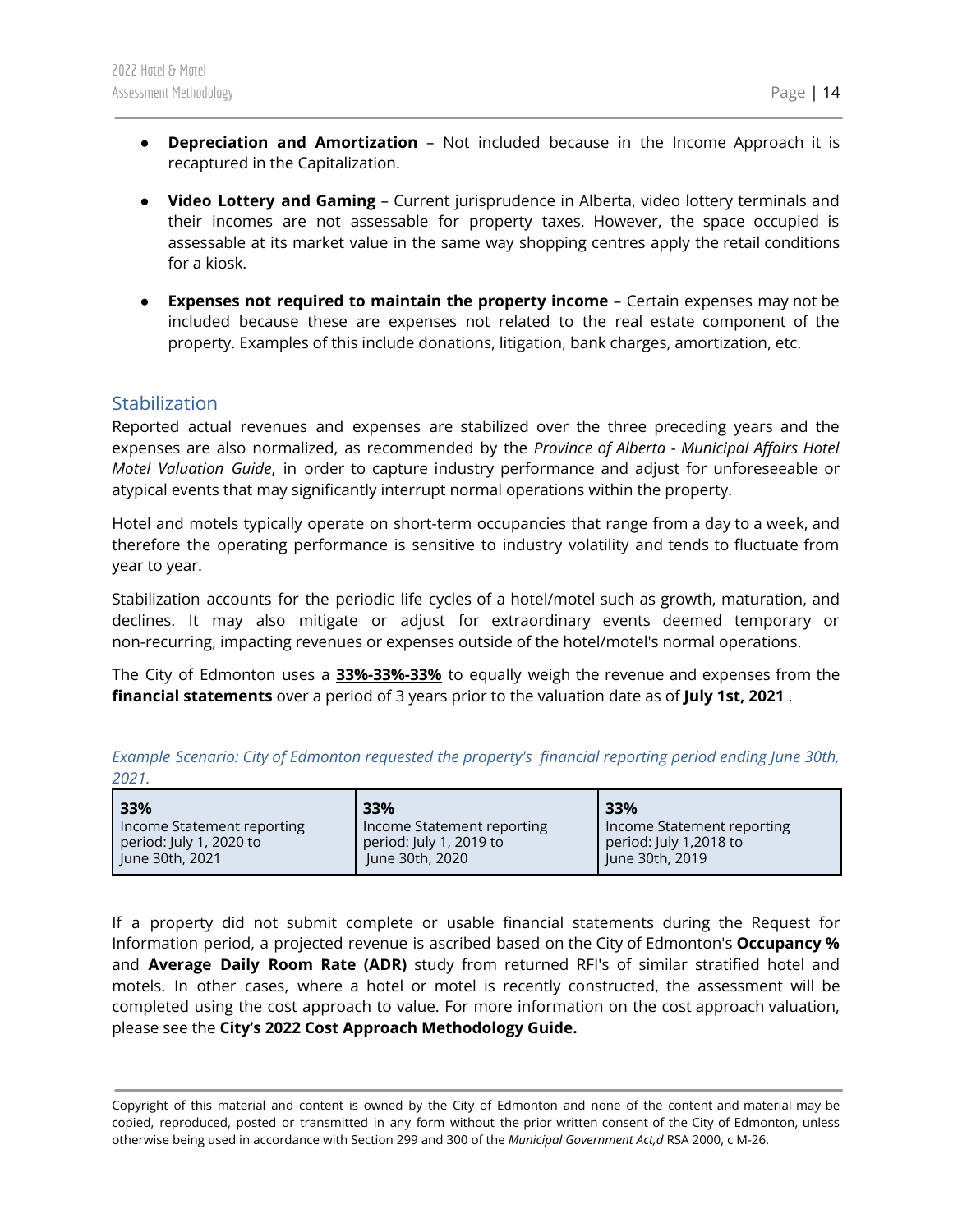#### <span id="page-15-0"></span>Industry Norms

Once expenses have been collected from property owners through the RFI process, the appropriate data is analyzed according to operating expense categories to derive the **Industry Norms** (or **Typical Expenses Ratios**), so that consistent valuation parameters and other statistical measures can be developed across each hotel/motel stratification type. An expense ratio is calculated by dividing the stabilized expense by the associated revenue.

In cases where a financial statement has not been provided, is incomplete, or reported expenses deviate from normal or historical operations, an estimate of potential expenses is derived by ascribing the industry norms of similar stratified hotels/motels.

● Example: A newly-Constructed Hotel with only one full reporting period, the Room Revenue will be adjusted using a Typical Occupancy Study Ratio and the subject property's ADR. If no ADR is reported via the RFI, the City will apply the ADR from the Typical Average Daily Room Study Rate. As well, for Room Expenses, the Typical Room Expenses Study Ratio will be applied to derive the Operating Departmental Room Expenses.

## <span id="page-15-1"></span>Normalization

Once the Industry Norm percentages are established, the actual expenses will be compared to the **+/- 10%** range from the industry norm percentage; this process is called **Normalization**. If actual expense ratios fall inside this range, then the actual expense ratio calculated for the building is used.

If actual expense ratios fall outside of the **+/- 10%** range, then the industry norm is applied. For example, when the actual expense ratio is lower than the **-10%** variance, then the low end of the industry norm range is used. And when the actual expense ratio is higher than the **+10%** variance, then the high end of the industry norm range is used.

|                                  | Range          |               |                              |                       |                       |                                                                         |
|----------------------------------|----------------|---------------|------------------------------|-----------------------|-----------------------|-------------------------------------------------------------------------|
|                                  | <b>Typical</b> | <b>Actual</b> | <b>Factor</b><br><b>Used</b> | $-10%$                | 10%                   |                                                                         |
| Rooms                            | 30.0%          | 31.5%         | 31.5%                        | 27.0<br>$\frac{0}{0}$ | 33.0<br>$\frac{0}{0}$ | If the ratio falls within -10%/+10%, Actual<br><b>ratio</b> is used.    |
| Food &<br>Beverage               | 45.0%          | 51.0%         | 49.5%                        | 40.5<br>$\frac{0}{0}$ | 49.5<br>$\frac{0}{0}$ | If the ratio falls above +10% range, the<br>+10% maximum ratio is used. |
| Other<br>Operated<br>Departments | 10.0%          | 8.5%          | 9.0%                         | 9.0%                  | 11.0<br>$\frac{0}{0}$ | If the ratio falls below -10% range, the -10%<br>minimum ratio is used. |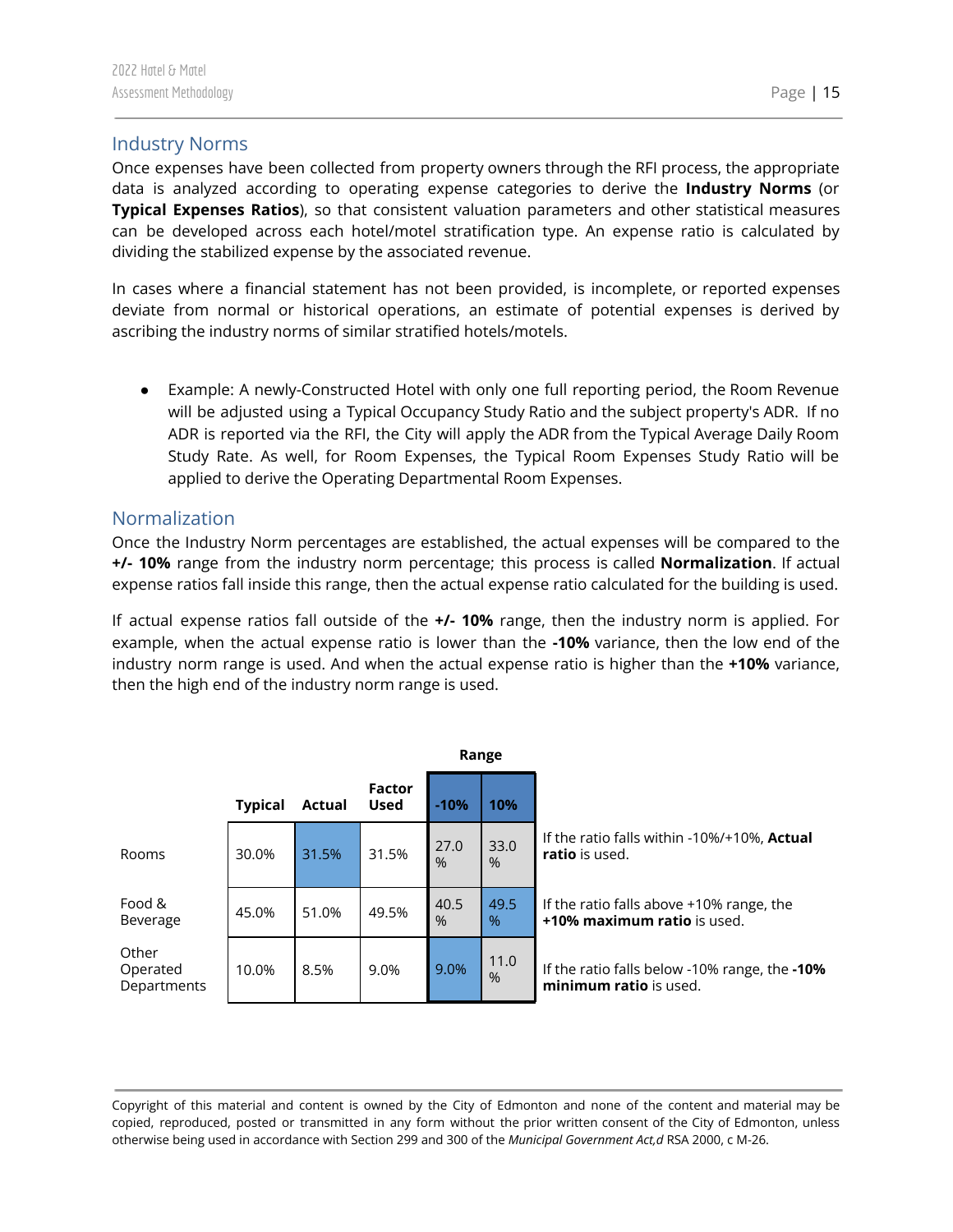## <span id="page-16-0"></span>Application of Normalization for Allowable Expenses

Below is a chart that indicates whether a typical or actual expense ratio is applied for each expense category:

| <b>Expense Type</b>                       | <b>Typical</b><br><b>Expense Ratio</b><br><b>Used</b> | <b>Actual</b><br><b>Expense Ratio</b><br><b>Used</b> |
|-------------------------------------------|-------------------------------------------------------|------------------------------------------------------|
| Room                                      | X                                                     |                                                      |
| Food & Beverage                           | X                                                     |                                                      |
| Other Operated Departments                |                                                       | X                                                    |
| <b>Administration &amp; General</b>       | X                                                     |                                                      |
| Information & Telecommunication<br>System |                                                       | Χ                                                    |
| Sales & Marketing                         | X                                                     |                                                      |
| Property Operations & Maintenance         | X                                                     |                                                      |
| Utilities                                 | $\times$                                              |                                                      |
| Management Fees                           | X                                                     |                                                      |
| <b>Franchise Fees</b>                     |                                                       | $\times$                                             |
| Property Insurance                        | X                                                     |                                                      |
| <b>Property Taxes</b>                     |                                                       | X                                                    |

## <span id="page-16-1"></span>Furniture, Fixtures and Equipment

Furniture, Fixtures, and Equipment (FF&E) are tangible non-realty assets or movable property of a business enterprise not classified as stock, inventory, or leasehold improvements. FF&E generally wears out much more rapidly than other components of a hotel or motel. This category contains Guest Room, Dining Room and Lounge furnishings; Kitchen Equipment, Front Office and Administrative Equipment, Decorative Items, Flooring, Linens, Glassware, and China.

The City applies a consistent allowance within each stratification: **15%** FF&E Allowance for Full Service and Resort hotels; **10%** FF&E Allowance for Limited Hotels, Beverage Hotels and Motels.

Copyright of this material and content is owned by the City of Edmonton and none of the content and material may be copied, reproduced, posted or transmitted in any form without the prior written consent of the City of Edmonton, unless otherwise being used in accordance with Section 299 and 300 of the *Municipal Government Act,d* RSA 2000, c M-26.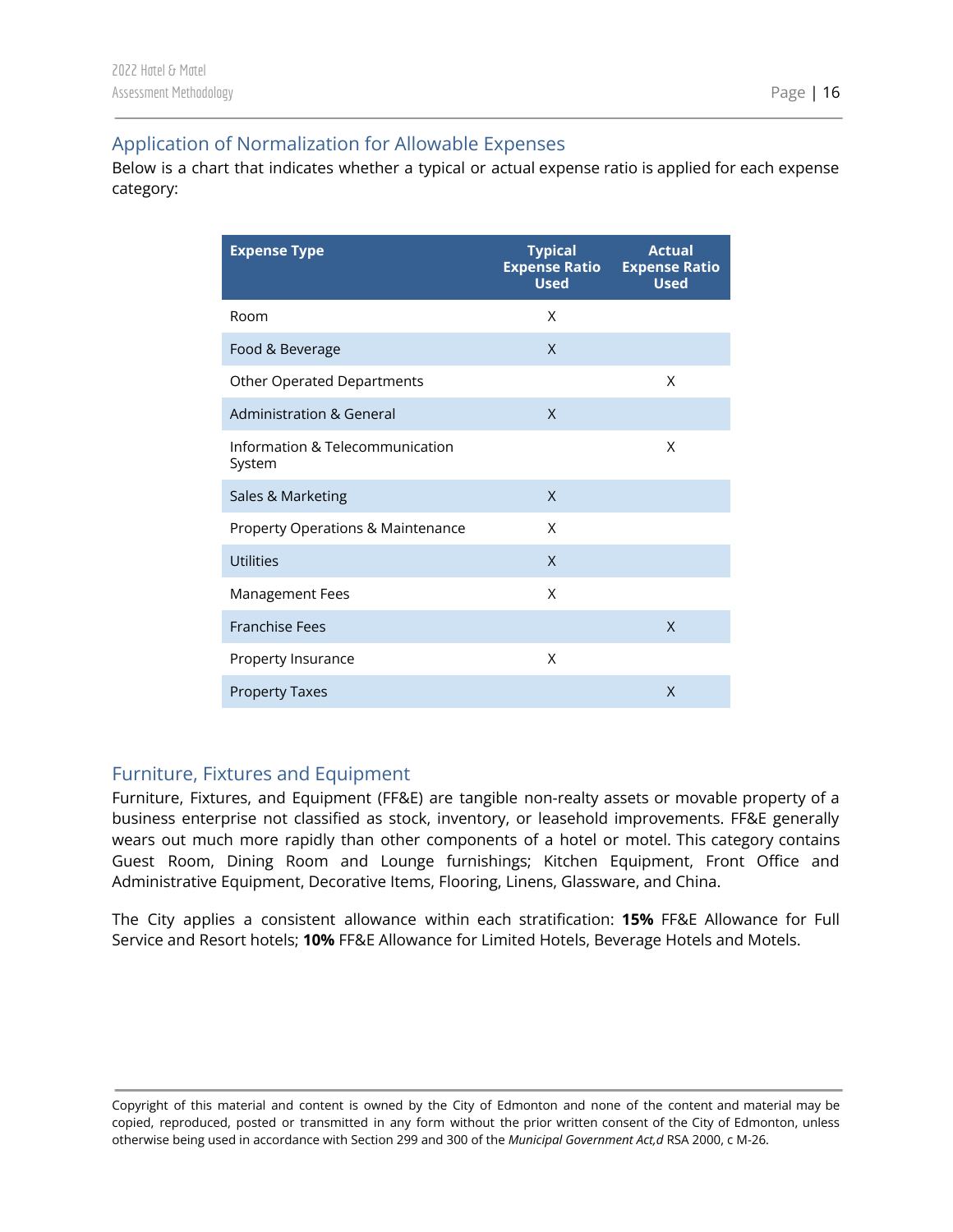## <span id="page-17-0"></span>Intangibles and Business Components

This category represents the goodwill of the business, and is a percentage of the '*Net Operating Income Before Fixed Charges*' on the Assessment Proforma: **1.5%** allowance for Full Service and Resort hotels; **1.0%** allowance for Limited Hotels, Beverage Hotels and Motels.

The chart below summarizes the rates applied for **Intangibles & Business Components**, and **Furniture**, **Fixtures, & Equipment** for each Stratification.

| <b>Stratification</b>          | <b>Intangibles &amp;</b><br><b>Business</b><br><b>Component</b> | <b>Furniture</b><br><b>Fixtures &amp;</b><br><b>Equipment</b> |
|--------------------------------|-----------------------------------------------------------------|---------------------------------------------------------------|
| <b>Resort</b>                  | 1.5%                                                            | 15%                                                           |
| <b>Full Service - Downtown</b> | 1.5%                                                            | 15%                                                           |
| <b>Full Service - Suburban</b> | 1.5%                                                            | 15%                                                           |
| <b>Limited Service</b>         | 1.0%                                                            | 10%                                                           |
| <b>Beverage Hotels</b>         | 1.0%                                                            | 10%                                                           |
| <b>Motels</b>                  | 1.0%                                                            | 10%                                                           |

## <span id="page-17-1"></span>Capitalization Rate

The Capitalization Rate (Cap Rate) is the rate reflecting the relationship between the Assessable Net Operating Income and the Market Value to Real Estate of the property. The Cap Rate converts the *Assessable Net Operating Income* into an indication of property value. The Cap Rate, in its basic formula, is found by dividing *Assessable Net Operating Income* by the Sale Price. The capitalization rate is applied based on Stratification. The variables that affect the Cap Rate for Hotels are the hotel stratification and the age of the hotel.

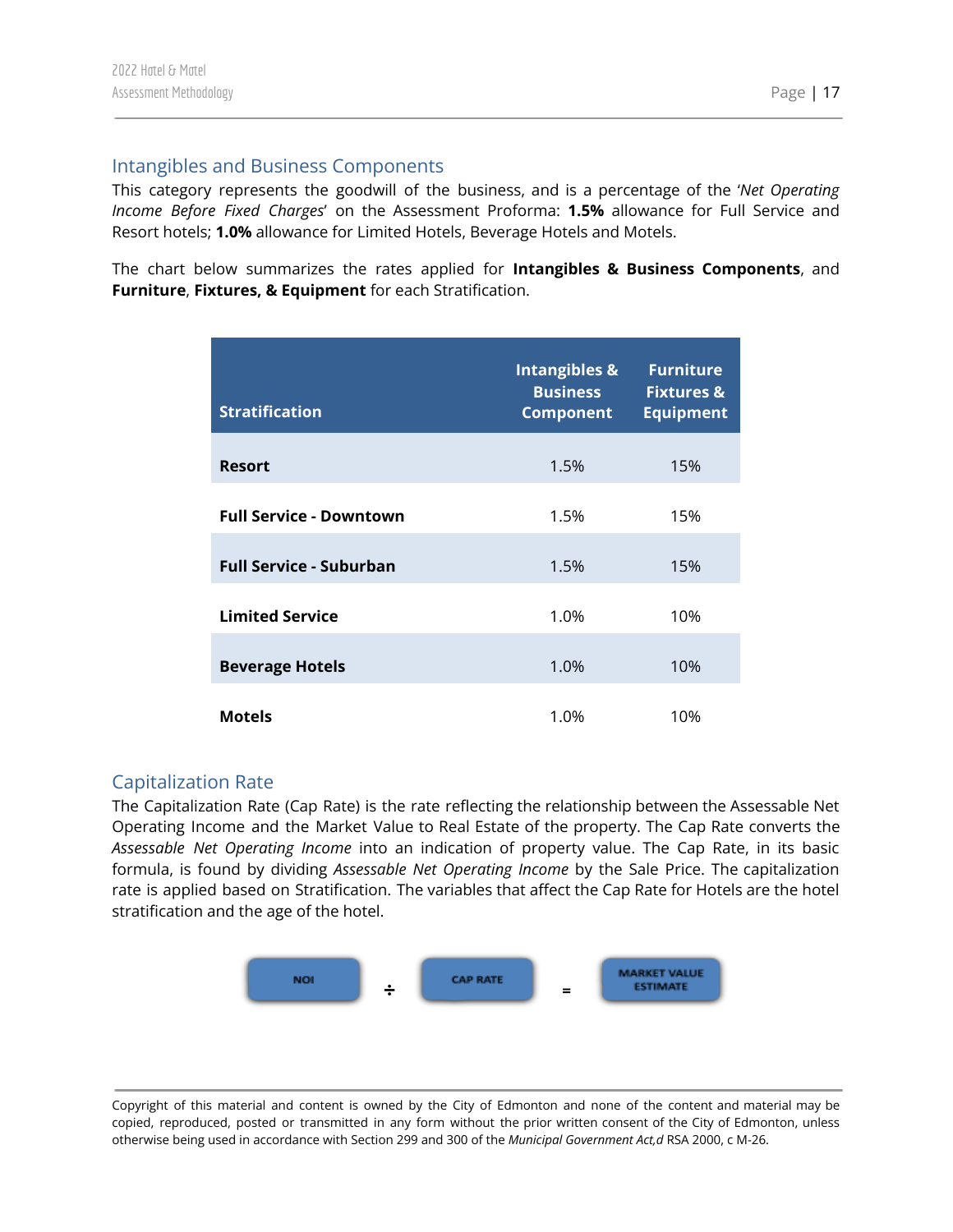Operated

# <span id="page-18-0"></span>**Sample Assessment Detail Report**

#### **Assessment Detail Report**

|                            |                                                                                     | <b>2022 Hotel Motel Valuation Summary</b> |                 |        |                                                                                                                                                                                                                                                                      |
|----------------------------|-------------------------------------------------------------------------------------|-------------------------------------------|-----------------|--------|----------------------------------------------------------------------------------------------------------------------------------------------------------------------------------------------------------------------------------------------------------------------|
| Account:                   | 123456789                                                                           | Address:                                  | 123456          |        | Identifies Hotel/Motel Stratification and Property                                                                                                                                                                                                                   |
| Building:                  | City of Edmonton Hotels and Motels                                                  | Actual Zoning:                            | <b>CHY</b>      |        | Profile                                                                                                                                                                                                                                                              |
| Stratification             | <b>Downtown Full-Service</b>                                                        | <b>Effective Zoning:</b>                  | <b>CHY</b>      |        |                                                                                                                                                                                                                                                                      |
| Rooms:                     | 123                                                                                 | <b>Valuation Date:</b>                    | July 1, 2021    |        |                                                                                                                                                                                                                                                                      |
| Effective Year Built: 1234 |                                                                                     |                                           |                 |        |                                                                                                                                                                                                                                                                      |
| <b>Operating Revenue</b>   |                                                                                     | Total                                     | <b>Per Room</b> | %      | Actual Operating Revenues stablized over the                                                                                                                                                                                                                         |
|                            | Rooms                                                                               | \$4,600,000                               | \$37,398        | 51.6%  | three preceding years                                                                                                                                                                                                                                                |
|                            | <b>Food and Beverage</b>                                                            | \$3,600,000                               | \$29,268        | 40.4%  |                                                                                                                                                                                                                                                                      |
|                            | Other Operated Departments                                                          | \$712,000                                 | \$5,789         | 8.0%   |                                                                                                                                                                                                                                                                      |
|                            | Miscellaneous                                                                       | \$8,400                                   | \$68            | 0.1%   | Total Operating Revenues = Room Revnues + Food & Beverages Revenues + Other Operate                                                                                                                                                                                  |
|                            | <b>Total Operating Revenue</b>                                                      | \$8,920,400                               | \$72,524        | 100.0% | Department Revenues + Miscellaneous Revenues                                                                                                                                                                                                                         |
|                            | <b>Departmental Operating Expenses</b>                                              |                                           |                 |        |                                                                                                                                                                                                                                                                      |
|                            | Rooms                                                                               | \$1,472,000                               | \$11,967        | 32.0%  | Stablized Room Expenses divided by Room Revnues                                                                                                                                                                                                                      |
|                            | <b>Food and Beverage</b>                                                            | \$2,448,000                               | \$19,902        | 68.0%  | Stablized Food & Beverage Expenses divided by Food & Beverage Revnues                                                                                                                                                                                                |
|                            | <b>Other Operated Departments</b>                                                   | \$151,647                                 | \$1,233         | 1.7%   | Stablized Operated Department Expenses divided by Total Operating Revnues                                                                                                                                                                                            |
|                            | <b>Total Operating Departmental Expenses</b>                                        | \$4,071,647                               | \$33,103        | 45.6%  | Total Operating Expenses = Room Expenses + Food & Beverages Expenses + Other<br><b>Operated Expenses</b>                                                                                                                                                             |
|                            | <b>Total Departmental Profit</b>                                                    | \$4,848,753                               | \$39,421        | 54.4%  | Total Department Profit = Total Operating Revenues - Total Operating Expenses                                                                                                                                                                                        |
|                            | <b>Undistributed Operating Expenses</b>                                             |                                           |                 |        |                                                                                                                                                                                                                                                                      |
|                            | Administrative and General                                                          | \$802,836                                 | \$6,527         | 9.0%   | Stablized Administrative and General divided by Total Operating Revenues                                                                                                                                                                                             |
|                            | Information and Telecommunications Systems                                          | \$44,602                                  | \$363           | 0.5%   | Stablized Information and Telecommunication Systems divided by Total Operating Revenues                                                                                                                                                                              |
|                            | Sales and Marketing                                                                 | \$356,816                                 | \$2,901         | 4.0%   | Stablized Sales and Marketing divided by Total Operating Revenues                                                                                                                                                                                                    |
|                            | Property Operation and Maintenance                                                  | \$490,622                                 | \$3,989         | 5.5%   | Stablized Property Operation and Maintenance divided by Total Operating Revenues                                                                                                                                                                                     |
|                            | <b>Utilities</b>                                                                    | \$383,577                                 | \$3,119         | 4.3%   | Stablized Utilities divided by Total Operating Revenues                                                                                                                                                                                                              |
|                            | <b>Total Undistributed Operating Expenses</b>                                       | \$2,078,453                               | \$16,898        | 23.3%  |                                                                                                                                                                                                                                                                      |
|                            | <b>Gross Operating Profit</b>                                                       | \$2,770,300                               | \$22,523        | 31.1%  | Total Undistributed Operating Expenses = Administraive & General + Information &<br>Technology System + Sales & Marketing + Property Operation & Maintenance + Utilities<br>Gross Operating Profit = Total Department Profit - Total Undistributed Operating Expense |
|                            |                                                                                     |                                           |                 |        |                                                                                                                                                                                                                                                                      |
|                            | <b>Management Fee</b>                                                               | \$356,816                                 | \$2,901         | 4.0%   | Stablized Management Fee divided by Total Operating Revenues                                                                                                                                                                                                         |
|                            | <b>Franchise Fee</b>                                                                | \$356,816                                 | \$2,901         | 4.0%   | Stablized Franchise Fee divided by Total Operating Revenues                                                                                                                                                                                                          |
|                            | Income Before Non-Operating Income and<br><b>Expenses</b>                           | \$2,056,668                               | \$16,721        | 23.1%  | Income Before Non-Operating Income and Expenses = Gross Operating Profit -<br>Management Fee - Franchise Fee                                                                                                                                                         |
|                            | <b>Non-Operating Income and Expenses</b>                                            |                                           |                 |        |                                                                                                                                                                                                                                                                      |
|                            | Non-Operating Income                                                                | S <sub>0</sub>                            | \$0             | 0.0%   | Stablized Non-Operating Income divided by Total Operating Revenues                                                                                                                                                                                                   |
|                            | Rent                                                                                | S <sub>0</sub>                            | \$0             | 0.0%   | Stablized Rent divided by Total Operating Revenues                                                                                                                                                                                                                   |
|                            | <b>Property Insurance</b>                                                           | \$44,602                                  | \$363           | 0.5%   | Stablized Property Insurance divided by Total Operating Revenues                                                                                                                                                                                                     |
|                            | Property Tax and Other Taxes                                                        | \$338,975                                 | \$2,756         | 3.8%   | Stablized Property Tax and Other Taxes divided by Total Operating Revenues                                                                                                                                                                                           |
|                            | Other                                                                               | SQ.                                       | \$0             | 0.0%   | Stablized Other divided by Total Operating Revenues                                                                                                                                                                                                                  |
|                            | <b>Total Non-Operating Expenses</b>                                                 | \$383,577                                 | \$3,119         | 4.3%   | Total Undistributed Operating Expenses = Non-Operating Income + Rent + Property                                                                                                                                                                                      |
|                            | Earnings Before Interest, Taxes, Depreciation,<br>and Amortization                  | \$1,673,091                               | \$13,602        | 18.8%  | Insurance + Property Tax & Other Taxes + Other<br>Earnings Before Interest, Taxes, Depreciation and Amortization = Income Before Non-                                                                                                                                |
|                            | Less % of Income Before Non-Operating Expenses:                                     |                                           |                 |        | Operating Income and Expnses - Total Non-Operating Expenses<br>$FF 8. E =$ Earnings Before Interest, Taxes, Depreciation and Amortization $x 15\%$                                                                                                                   |
|                            | Furniture, Fixtures, & Equipment<br>Less % of Income Before Non-Operating Expenses: | \$308,500                                 | \$2,508         | 15.0%  | Intangibles & Business Component = Earnings Before Interest, Taxes, Depreciation and                                                                                                                                                                                 |
|                            | <b>Intangibles &amp; Business Component</b>                                         | \$30,850                                  | \$251           | 1.5%   | Amortization x 1.5%                                                                                                                                                                                                                                                  |
|                            | Assessable Income to Real Estate                                                    | \$1,333,741                               | \$10,843        |        | Assessable Income to Real Estate = Earnings Before Interest, Taxes, Depreciation and<br>Amortization - FF & E - Intangibles & Business Component                                                                                                                     |
|                            | <b>Capitalization Rate</b>                                                          | 9.00%                                     |                 |        |                                                                                                                                                                                                                                                                      |
|                            | 2022 Hotel Market Value Estimate                                                    | \$14,819,342                              |                 |        | Hotel Market Value Estimate = Assessable Income to Real Estate divided by Capitalization<br>Rate                                                                                                                                                                     |
|                            | <b>Other Value Adjustment</b>                                                       | \$0                                       |                 |        | Other Value Adjustment could be Excess/Surplus Land, Additional Buildings, Ancillary<br>Value, Service Station Equipment (SSE). etc.                                                                                                                                 |
|                            | 2022 Market Value Estimate (Rounded)                                                | \$14,819,000                              | \$120,480       |        | Final Market Value Estimate = Hotel Market Value Estimate plus Other Value<br>Adjustments (if applicable)                                                                                                                                                            |
|                            |                                                                                     |                                           |                 |        |                                                                                                                                                                                                                                                                      |

Copyright@ 2022 The City of Edmonton

Only represent the curve of the monotonical interpretation purposes only. While The City of Edmonton provides this information in good faith, it does not warrant, coverant, correct the property assessment interpretation pu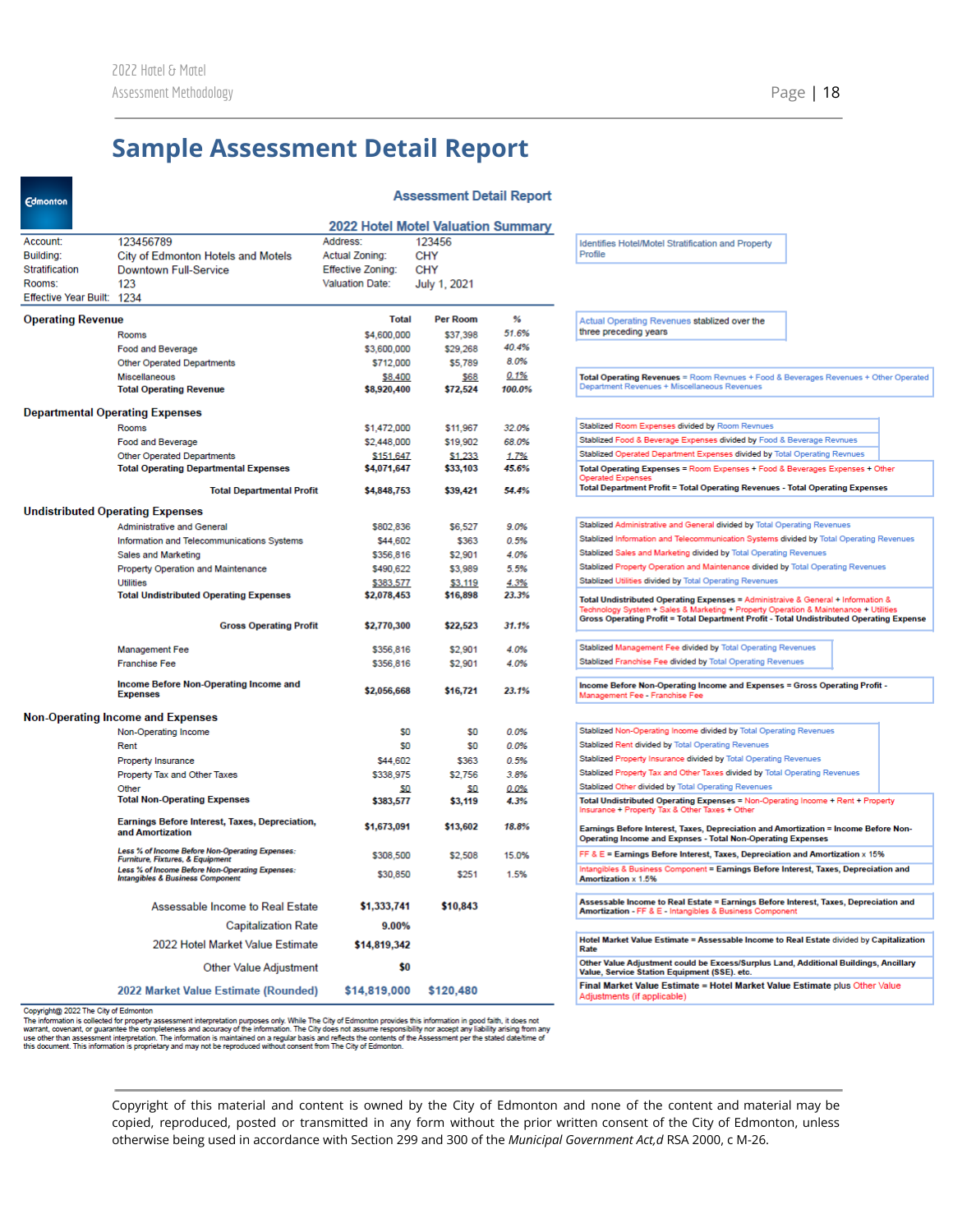# <span id="page-19-0"></span>**Other Value Adjustments**

**Additional Building** Additional Building is the assessed value added for other buildings situated on the subject parcel.

**Hotel Ancillary Space** is the space that is unique to the hotel/motel operation and it is valued separately from the hotel valuation. The total value of the ancillary space is added to the hotel assessment to arrive at a final value for the entire hotel property. **Refer to** *Hotel Ancillary Space Valuation* .

**Associated Lot** is a reduction to a primary improved property based upon a separate but related associated parcel(s). This adjustment is applied when all, or part, of the land from the associated parcel(s) is required to satisfy the permitted uses of the primary property. The associated parcel(s) must be owned by the same individual/corporation as the primary improved property or have a lease in place with the primary improved property. The Edmonton Zoning Bylaw No.12800 outlines the requirements to satisfy the operations of the primary property. Parkades do not qualify as associated lots.

**Buildings Under Construction** are improvements that are not complete as of the condition date. The adjustment is based on the cost rates from the *Marshall & Swift* manual, for the portion completed (also called percent complete).

**Excess Land** on an improved parcel is the land not needed to serve or support the existing improvement. It is also the portion of the parcel not needed to accommodate the parcel's primary highest and best use. Excess land may be separated from the larger parcel (subdivided) and have its own highest and best use, or it may allow for future expansion of the existing or anticipated improvement. *Excess land value is derived from assessed commercial land values. Please refer to the 2022 Commercial Land Assessment Methodology.*

● Parking requirements for calculating the amount of Excess land for the Hotel and Motel inventory were determined using the Edmonton Zoning Bylaw No.12800 in effect on July 1, 2020, prior to Open Option parking coming into effect.

**Surplus Land** is the portion of land not necessary to support the highest and best use of the existing improvement but, because of physical limitations, building placement, or neighborhood norms, cannot be sold off separately. Surplus land may or may not contribute positively to value, and may or may not accommodate future expansion of an existing or anticipated improvement. *For the 2022 assessment, a 50% discount to the excess land rate was applied.*

● Parking requirements for calculating the amount of Excess land for the Hotel and Motel inventory were determined using the Edmonton Zoning Bylaw No.12800 in effect on July 1, 2020, prior to Open Option parking coming into effect.

Copyright of this material and content is owned by the City of Edmonton and none of the content and material may be copied, reproduced, posted or transmitted in any form without the prior written consent of the City of Edmonton, unless otherwise being used in accordance with Section 299 and 300 of the *Municipal Government Act,d* RSA 2000, c M-26.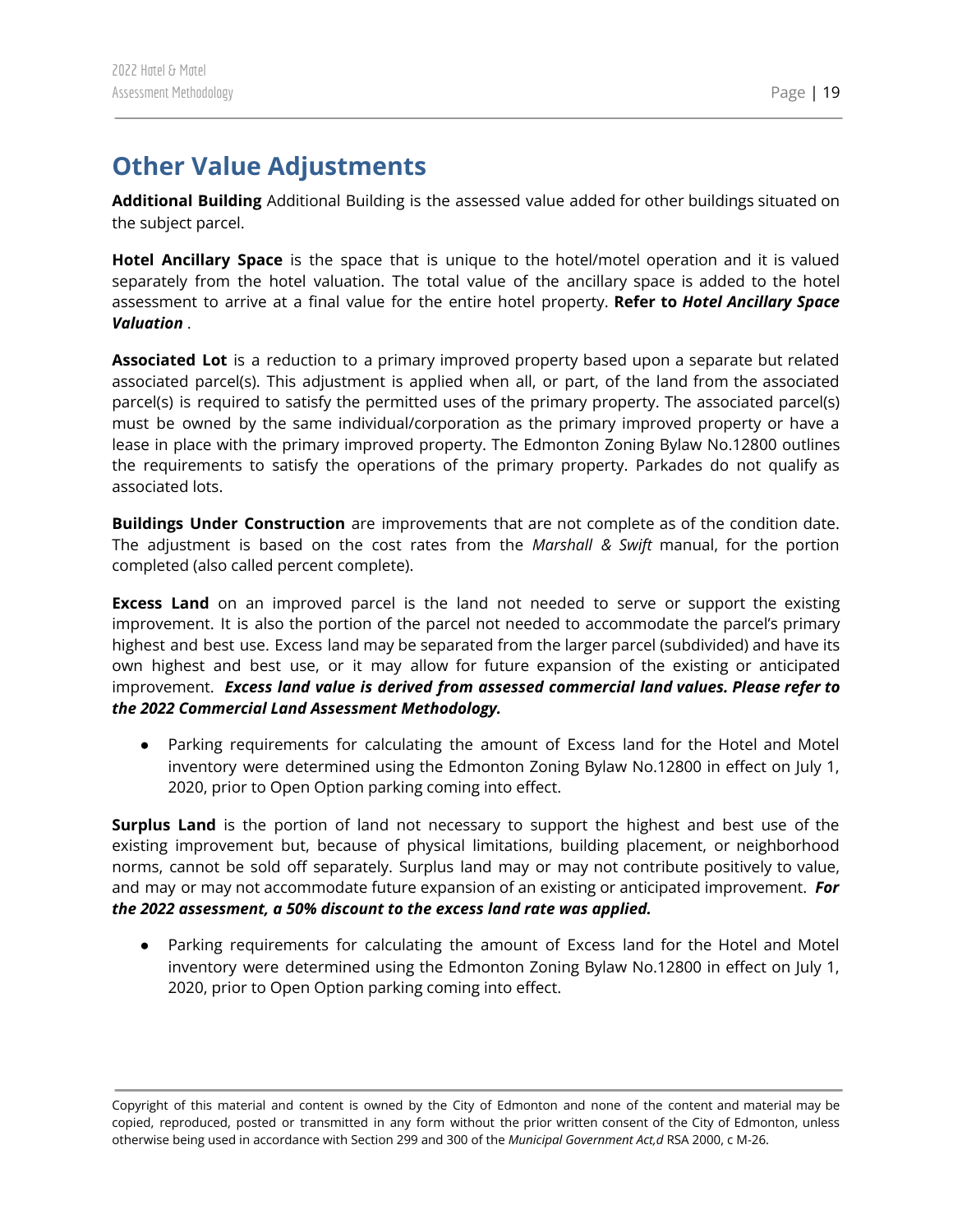**Land Thresholding** is when the land value plus \$500 improvement value is greater than the income approach value and as such the land value is used in the assessment. It is based on the principle of highest and best use as Vacant. For hotels, land thresholding was used where applicable for the 2022 Assessment. For information on the land valuation, please see the **City's 2022 Commercial Land Methodology Guide.**

**Service Station Equipment (SSE)** is the improved value of the service station equipment, including pumps, underground tanks, canopy structures, car wash structures and equipment. The cost value is based on the *Marshall & Swift* manual*.*

**Land Lease** is a lease for a specific portion of land subject to specified terms. On the *Retail and Retail Plaza Assessment Detail Report*, land leases are used exclusively for gas stations. The improvements are valued based on their depreciated cost to construct under Service Station Equipment (SSE).

# <span id="page-20-0"></span>**Hotel Motel Ancillary Space Valuation**

The Hotel Ancillary Space valuation is only applicable to hotel/motel properties where the majority of space of the building is primarily used for hotel operations. The total leasable area of the ancillary space does not exceed 40% of the total building area.

**Hotel Ancillary Pro Forma** is applied to a separate portion(s) of a hotel/motel where there are separate enclosed commercial spaces, usually located on the Main, with direct exterior access and signage. They can either operate independently or to support the hotel operations, but cannot be subdivided from the hotel. They experience similar access and exposure to retail properties; the area is valued separately from the hotel.

● **Retail** spaces are leased to facilitate commercial transactions. Size and location of the hotel affect the rental rate, vacancy allowance and collection loss applied to retail spaces in hotels. The location of the hotel also determines which valuation group's income model to apply. Rental rates, vacancy allowance and collection loss will be derived in accordance with the corresponding valuation model.

Please refer to **2022** *Assessment Methodology - Retail and Retail Plaza* or *2022 Assessment Methodology - Neighbourhood, Power & Box Retail* for space type, size and location definitions.

**● Tavern/Lounge** spaces of Beverage hotels are assessed similar to CRU-Restaurant which are food and liquor serving establishments that contain dedicated food preparation, kitchen, and sitting areas. Rental rates, vacancy allowance and collection loss for tavern/lounge spaces will be derived in accordance with the *Retail and Retail Plaza* valuation model. Please refer to **2022** *Assessment Methodology - Retail and Retail Plaza* for space type, size

and location definitions.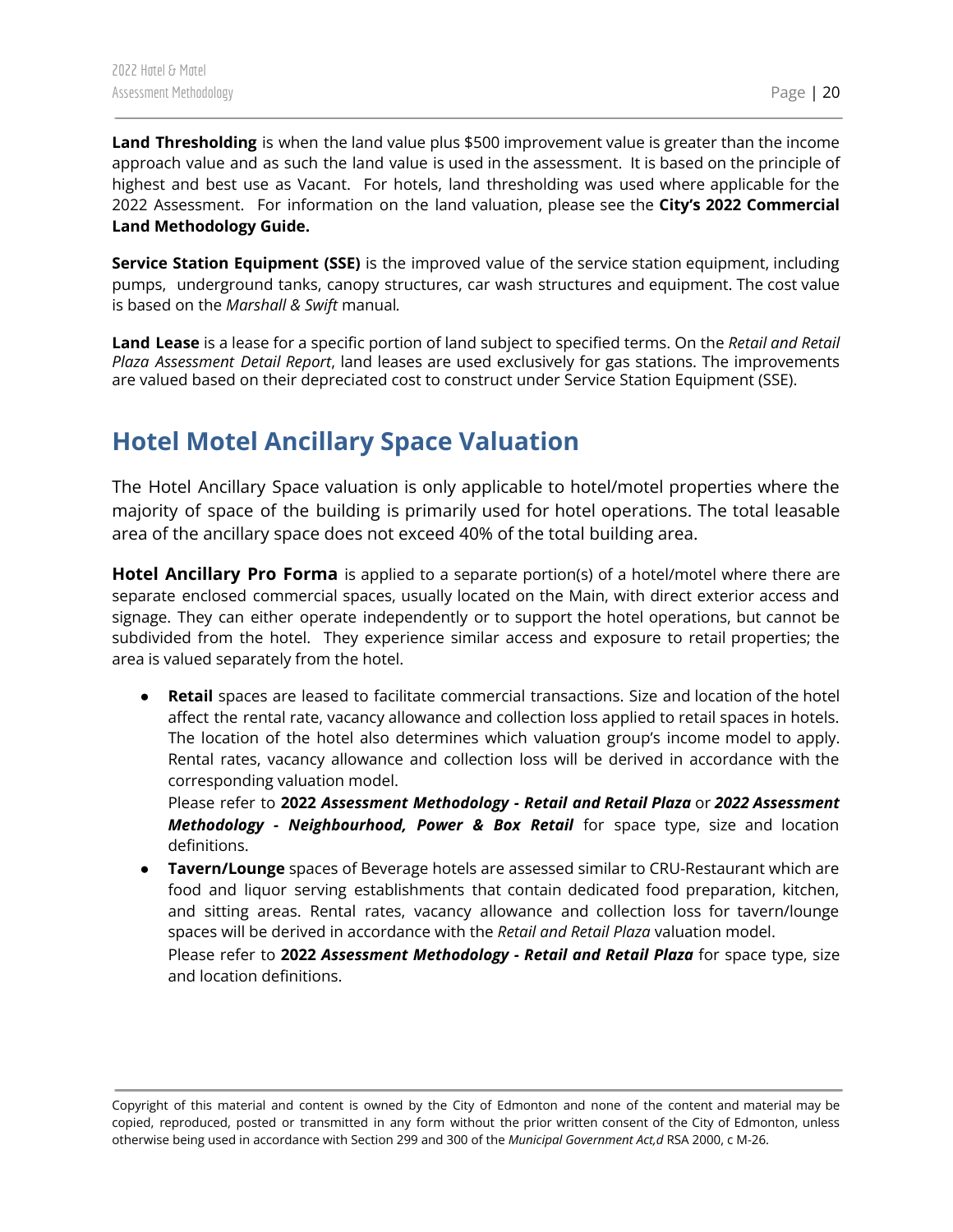The capitalization rate applied to the hotel ancillary spaces will be consistent with that applied to the entirety of the hotel building. The Ancillary Pro Forma value is added to the hotel assessment to arrive at a final value for the entire hotel property.

# <span id="page-21-0"></span>**Sample Hotel Ancillary Pro Forma**

| <b>Edmonton</b>                     |                                    |                                       |                            |       |              |                                                                                                                        |
|-------------------------------------|------------------------------------|---------------------------------------|----------------------------|-------|--------------|------------------------------------------------------------------------------------------------------------------------|
|                                     |                                    | <b>2022 Ancillary Detail Report</b>   |                            |       |              |                                                                                                                        |
| Account:                            | 123456789                          | Address:                              | 123456                     |       |              | <b>Identifies Hotel/Motel Stratification and Property Profile</b>                                                      |
| Building:                           | City of Edmonton Hotels and Motels | <b>Actual Zoning:</b>                 | <b>CHY</b>                 |       |              |                                                                                                                        |
| <b>Stratification</b>               | Beverage                           | <b>Effective Zoning:</b>              | <b>CHY</b>                 |       |              |                                                                                                                        |
| Rooms:                              | 123                                | <b>Valuation Date:</b>                | July 1, 2021               |       |              |                                                                                                                        |
| <b>Effective Year Built:</b>        | 1234                               |                                       |                            |       |              |                                                                                                                        |
|                                     |                                    |                                       |                            |       |              |                                                                                                                        |
| <b>Space Type</b>                   | <b>Business Name</b>               | Leased Size (sq.ft)                   | Rate (\$/sq.ft)            |       | <b>Total</b> |                                                                                                                        |
| CRU 1,001 to 3,000 ft2              | <b>ABC Ltd.</b>                    | 1500                                  | 15.00<br>\$                |       | \$22,500     | <b>Ancillary Potential Gross Income = Ancillary GLA x Market Rent</b>                                                  |
| RESTAURANT≤ 3,000 ft2               | <b>ABC Ltd.</b>                    | 2500                                  | 20.00<br>\$                |       | \$50,000     | Ex: 2,500 sq.ft x $$20.00 = $50,000$                                                                                   |
| RESTAURANT ≥ 3,001 ft2              | <b>TAVERN &amp; LOUNGE</b>         | 4000                                  | 18.00<br>S                 |       | \$72,000     |                                                                                                                        |
|                                     |                                    |                                       | \$<br>۰<br>\$              |       | \$0          |                                                                                                                        |
|                                     |                                    |                                       | ٠                          |       | \$0          |                                                                                                                        |
|                                     |                                    |                                       |                            |       |              | Total Gross Leaseable Area = Sum of each Ancillary's GLA                                                               |
|                                     | Total Gross Leasable Area (sq.ft)  | 8000<br><b>Potential Gross Income</b> |                            |       | \$144,500    | <b>Potential Gross Income = Sum of Ancillary PGIs</b>                                                                  |
|                                     |                                    | Less: Vacancy and Collection Loss     |                            | 12.5% | \$18,063     | Vacancy Loss = Potential Gross Income x Vacancy Rate<br>Ex: $$144.500 \times 12.5\% = $18.063$                         |
|                                     |                                    |                                       |                            |       |              | <b>Effective Gross Income = Potential Gross Income - Vacancy Loss</b>                                                  |
|                                     |                                    | <b>Effective Gross Income</b>         |                            |       | \$126,438    | Ex: $$144,500 - $18,603 = $126,438$                                                                                    |
|                                     |                                    | Less: Structural Allowance            |                            | 2%    | \$2,529      | <b>Structural Allowance = Effective Gross Income x Structural</b><br>Allowance %<br>Ex: $$144.500 \times 2\% = $2.529$ |
|                                     |                                    |                                       | <b>Net Income</b>          |       | \$123,909    | Net Income = Effective Gross Income - Structural Allowance<br>Ex: $$126,438 - $2,529 = $123,909$                       |
|                                     |                                    |                                       | <b>Capitalization Rate</b> |       | 10.0%        |                                                                                                                        |
|                                     |                                    | <b>Ancillary Estimate Value</b>       |                            | \$    | 1,239,088    | Ancillary Value = Net Income divided by Hotel Capitalization Rate                                                      |
| pryright@ 2022 The City of Edmonton |                                    |                                       |                            |       |              |                                                                                                                        |

Copyr

The information is collected for property assessment interpretation purposes only. While The City of Edmonton provides this information in good faith, it does not warrant, covenant, or guarantee<br>the completeness and accura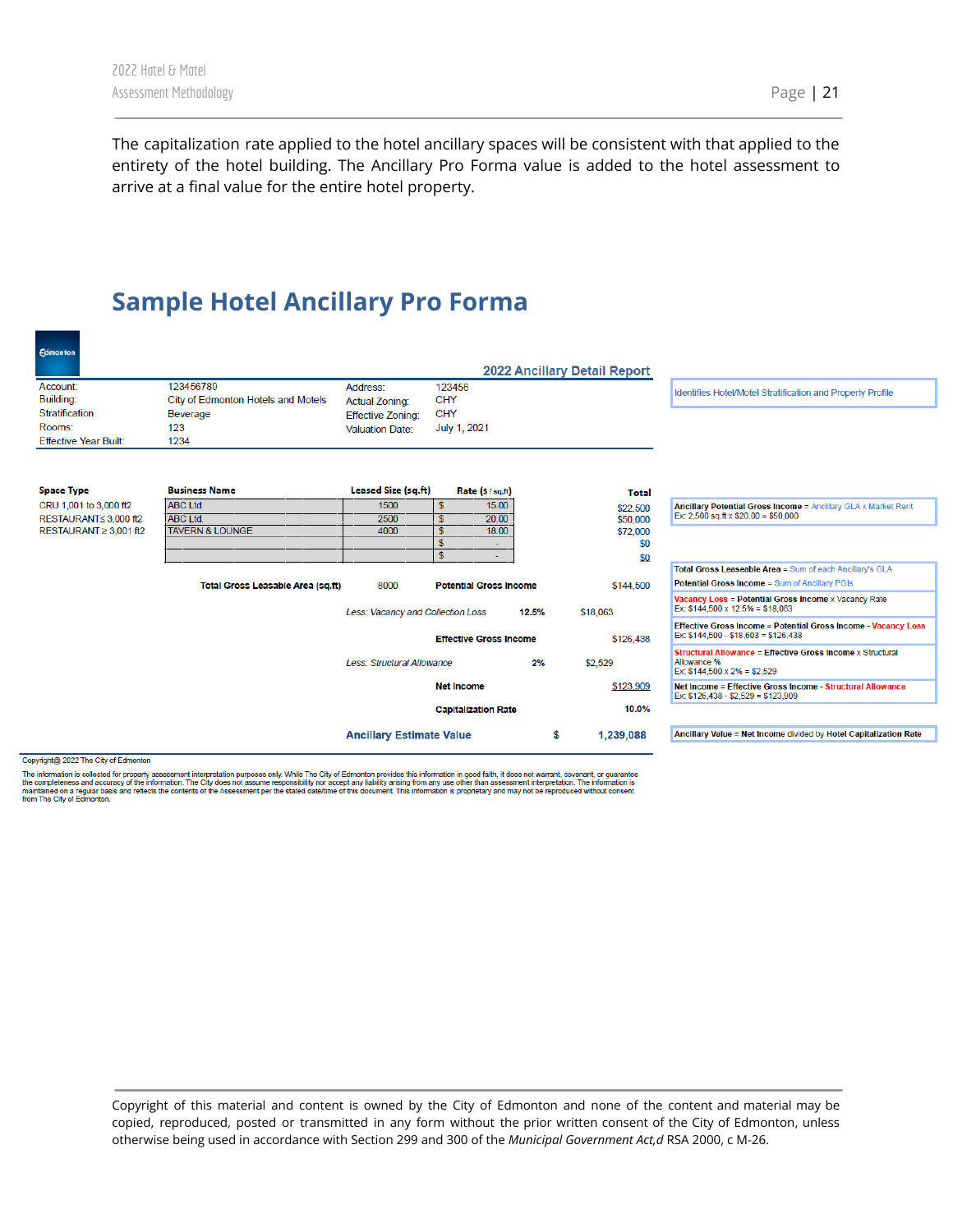# <span id="page-22-0"></span>**Additional Commercial Building**

**Additional Commercial building(s)** any additional stand-alone commercial building where the use of the stand-alone building is completely independent of the use of the hotel building is valued based upon the relevant valuation model.

- Please refer to **2022** *Assessment Methodology - Retail and Retail Plaza* for more retail valuation details.
- Please refer to *2022 Assessment Methodology - Downtown/Suburban Office* for more office valuation details.
- Please refer to *2022 Assessment Methodology - Neighbourhood, Power & Box Retail* for more shopping centre valuation details.

## <span id="page-22-1"></span>Other Commercial Space Income Approach Definitions

**Typical Market Rent** is the rent currently prevailing in the market for properties comparable to the subject property (otherwise known as current economic rent). Current economic or market rents are used to form the basis of the valuation as opposed to actual rents, because in many cases actual rents reflect historical revenues derived from leases negotiated before the valuation date. In determining potential gross income, the assessor is not bound by the contractual rent between the landlord and tenant, but must determine rental income on the basis of what is typically paid in the market at the time of valuation.

**Base Rent / Net Rent** is the stipulated or contract rent exclusive of additional charges to the property (taxes, insurance, utilities and maintenance). Base and net rent do not include GST.

**Triple Net Rent** is the rental structure where the tenant (lessee) pays all charges to the property (e.g.: taxes, insurance, utilities, maintenance) in addition to the stipulated or contract rent. Structural repairs are excluded from the tenant responsibility.

**Effective Rent**, generally defined, is the rental rate net of financial concessions such as periods of free rent during the lease term.

**Lease types** include *gross leases, modified gross leases, single net leases, double net leases,* and *triple net leases*. These may not always mean the same thing in different markets. The expenses that are included in each type of rent vary from market to market. In general, the following distinctions can be made:

- *Gross lease* tenant pays rent and property owner pays expenses
- *Modified gross lease or Semi-gross* tenant and property owner share expenses
- *Single net lease* tenant pays utilities and taxes or insurance, and property owner pays

Copyright of this material and content is owned by the City of Edmonton and none of the content and material may be copied, reproduced, posted or transmitted in any form without the prior written consent of the City of Edmonton, unless otherwise being used in accordance with Section 299 and 300 of the *Municipal Government Act,d* RSA 2000, c M-26.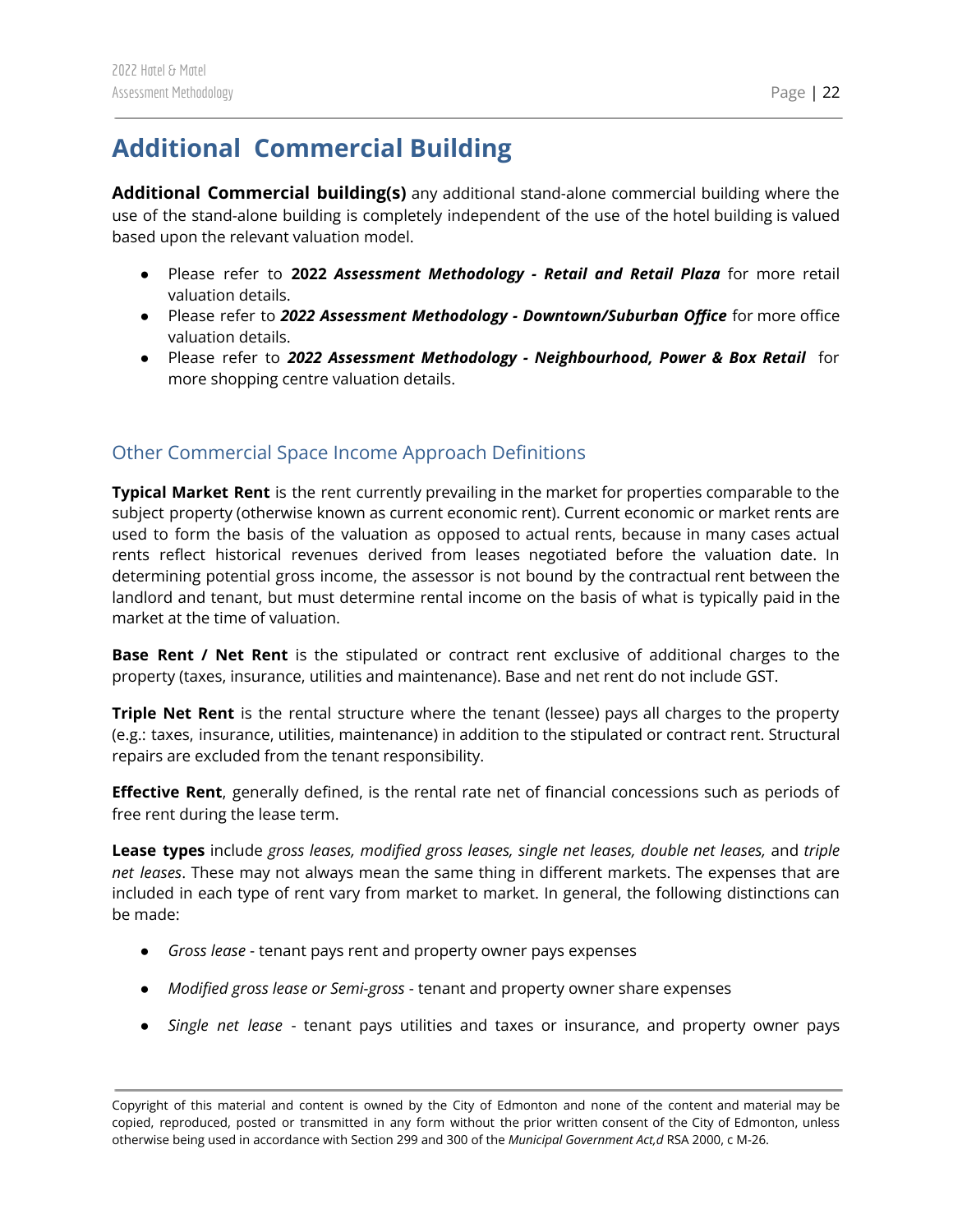structural repairs, property maintenance, and property taxes or insurance

- *Double net lease* tenant pays utilities, taxes, and insurance, and property owner pays structural repairs and property maintenance
- *Triple net lease* tenant pays utilities, taxes, insurance, and maintenance, and property owner pays or structural repairs only
	- **New** is a new lease agreement of a tenant occupying a space that was vacant or occupied by a previous tenant, may include tenant expansion.
	- **Renewal** is when a lease expires and the existing tenant signs a new lease term.
	- **Step-Up** is a scheduled change to the rental rate within the term of the existing lease.

**Tenant Improvement Allowances** is a dollar amount or allowance provided to the tenant by the landlord for the renovation or completion of the interior finish, which may or may not equal the full cost of construction or remodeling.

The City of Edmonton does not adjust for tenant improvement allowances. As the City is mandated through legislation to assess the *Fee Simple interest* of each property, it is inherent that the estimated market rent reflects fully finished space. When a tenant and landlord negotiate a base rental rate with a tenant improvement allowance as part of the rental agreement, they have agreed upon the rent that they believe the space can achieve as fully finished, not the rent it would achieve in its current state.

**Tenant Inducements** are incentives provided by landlords either to attract new tenants or retain existing tenants. Described below are the most common forms of tenant inducements:

- *Common area expense* or *operating expense reimbursement* is a form of tenant inducement where operating expenses in excess of a predetermined base amount are reimbursed.
- *Relocation Allowance* is a credit offered by a landlord to cover relocation expenses incurred by tenants.
- A *buyout* is a termination of an existing lease whereby the landlord agrees to pay the remainder or terminate the original lease on behalf of the tenant.
- *Cash payments* are a signing bonus paid to tenants that enter into a new lease agreement.
- *Free rent or discounted rent* is an abatement of rent during some period of the lease term. Free rent is a reduction in the face rental rate, the amount appearing on the face of the lease, for a stated period of time. This adjustment is generally applied at the beginning of the lease term. For example, a lease is signed with free rent for the first three months of a five year lease.

Based on the information provided to the City of Edmonton through the RFI process, for 2022 valuation, there were no types of tenant inducements that were found to be typical in the marketplace for Hotel Motel ancillary spaces. Therefore, no adjustments were applied when determining typical market rent.

Copyright of this material and content is owned by the City of Edmonton and none of the content and material may be copied, reproduced, posted or transmitted in any form without the prior written consent of the City of Edmonton, unless otherwise being used in accordance with Section 299 and 300 of the *Municipal Government Act,d* RSA 2000, c M-26.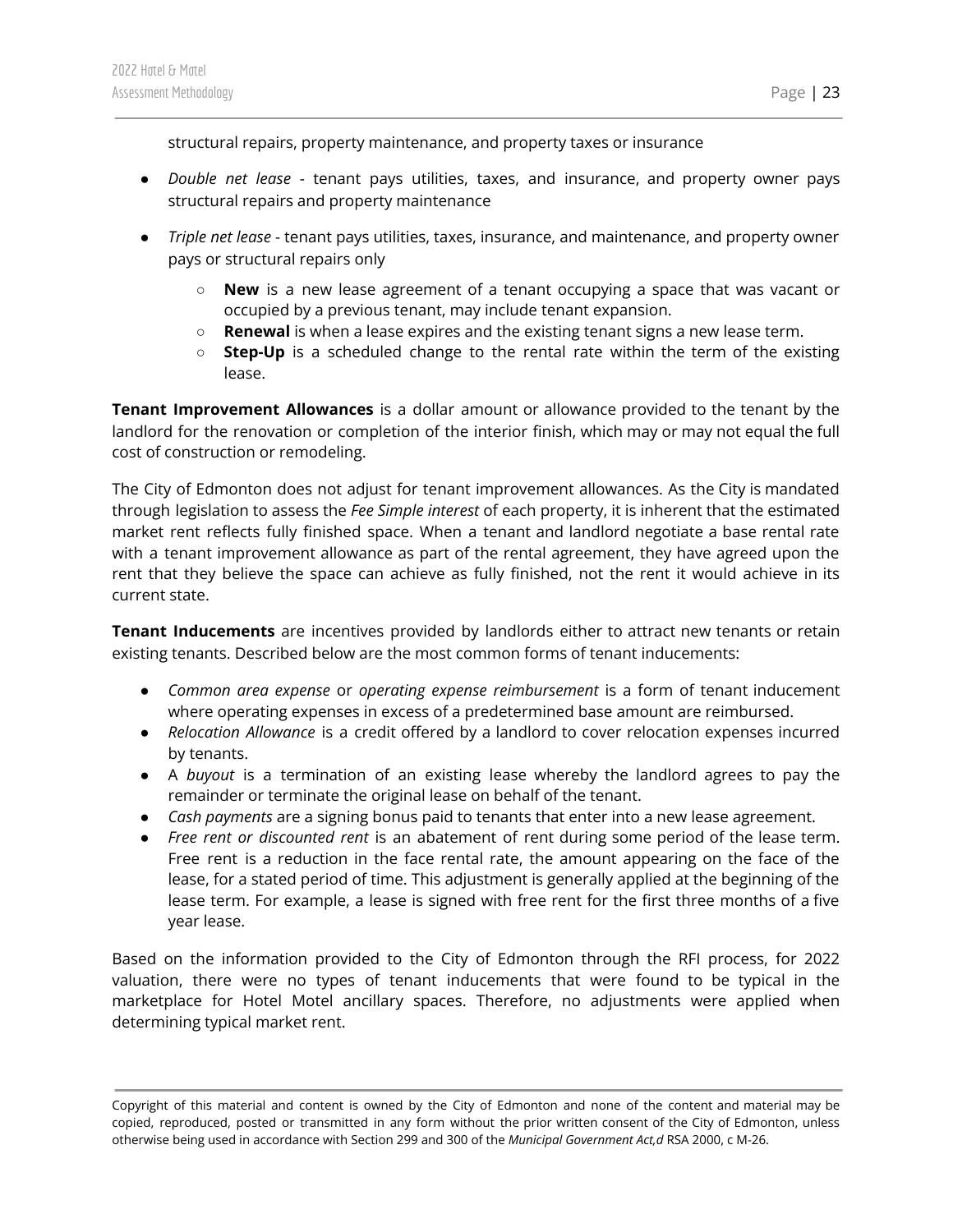**Operating Expenses (OE)** are the periodic expenditures necessary to maintain the real property and continue the production of the effective gross income; these are accounted for by the vacancy shortfall and structural allowances in the Assessment Detail Report.

**Common Area Maintenance (CAM)** are the charges that reflect the costs of operating the interior and exterior common areas of a commercial property, and therefore include expenses for cleaning, utilities, heating, insurance, garbage & snow removal, and management fees.

**Potential Gross Income (PGI)** is the total current market rent for all space types that would be collected if the property were fully occupied at the date of valuation. In estimating PGI, the assessor distinguishes between market rent and contract rent. Market rent is the rate prevailing in the market for comparable properties and is used in calculating market value by the income approach. Contract rent is the actual amount agreed to by landlord and tenant. *Potential gross income is derived by multiplying all Gross Leasable Areas (GLA) in the building by the current market rent for each particular space type.*



**Vacancy and Collection Loss Allowance** is a deduction from the potential gross income for typical vacancy and collection losses, assuming current market conditions and typical management. Vacancy losses are best described as an allowance for vacant space. Collection losses are considered unpaid rents that the landlord is unlikely to recover. For the 2022 assessment, both a vacancy and collection loss study were developed. The results of these studies were then added together in order to form the vacancy and collection loss allowance. The raw data for these studies came from tenant rolls, the COVID Addendum, and year-end financial statements. Deferrals were not considered as part of collection loss because these are unpaid contractual rents that were agreed to be paid at a future date. These allowances are usually expressed as a percentage of potential gross income.

Should a property demonstrate a history of higher than typical vacancy, the City may apply an adjusted stabilized vacancy allowance (chronic vacancy). In order to qualify for chronic vacancy, a property owner must provide the property's rent rolls from the last 3 consecutive years immediately preceding the valuation date to show that the property has had a vacancy rate that falls within a range greater than the current typical. The rent rolls must show that the property has experienced a vacancy greater than typical in each of the 3 preceding years. If this is demonstrated, the average of the 3 years will determine which stabilized vacancy allowance is applied. The ranges and the corresponding stabilized chronic vacancy allowances are demonstrated in the chart below. The stabilized vacancy is applied on a per building, per space type (Office or CRU) basis. Storage space is not included in the vacancy allowance calculation.

Copyright of this material and content is owned by the City of Edmonton and none of the content and material may be copied, reproduced, posted or transmitted in any form without the prior written consent of the City of Edmonton, unless otherwise being used in accordance with Section 299 and 300 of the *Municipal Government Act,d* RSA 2000, c M-26.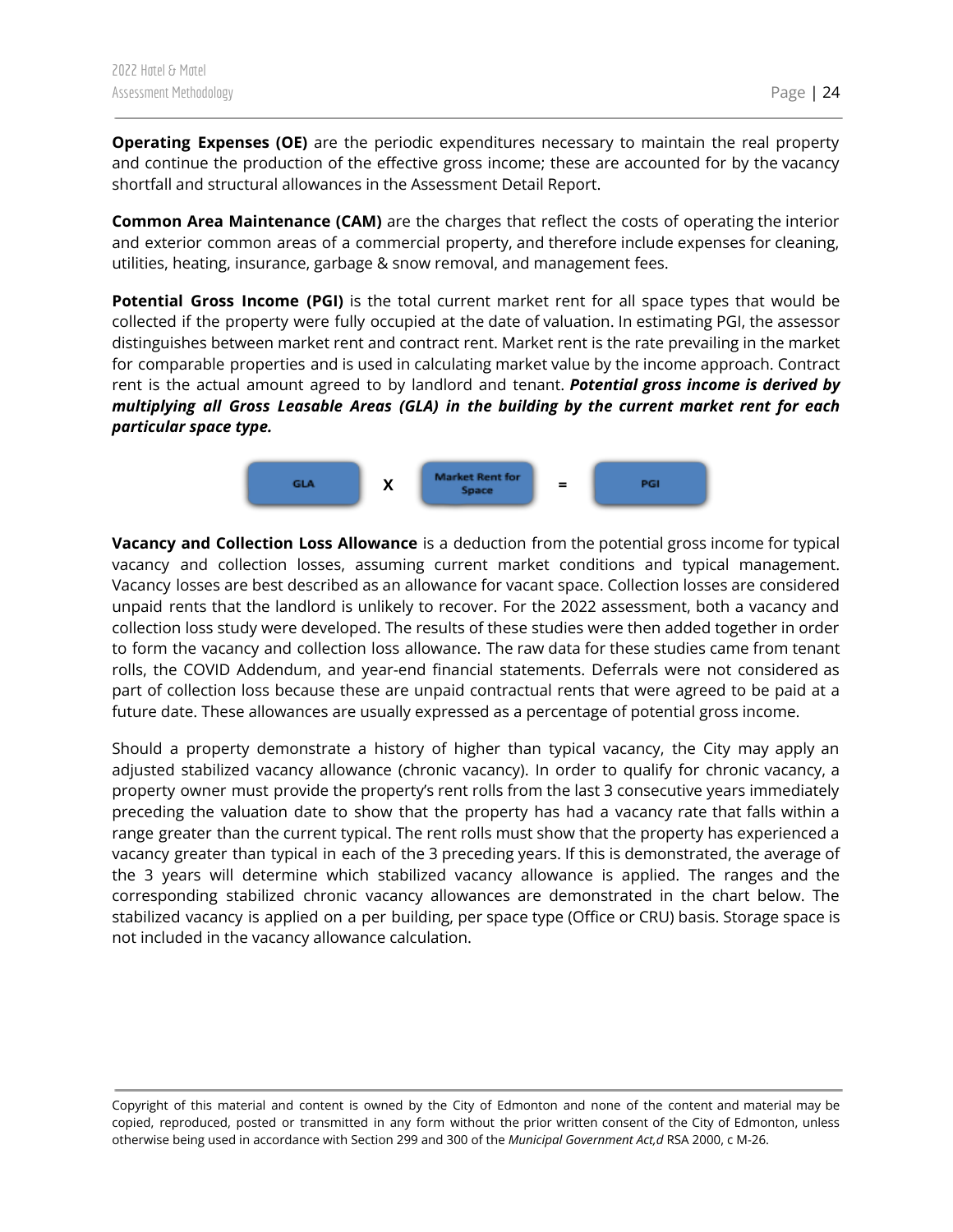| <b>Actual Vacancy Range</b><br>(over three years) | <b>Stabilized Vacancy</b><br>and Collection Loss<br><b>Allowance</b> |
|---------------------------------------------------|----------------------------------------------------------------------|
| $≥ 20\%$ to < 30%                                 | 15%                                                                  |
| $≥ 30\%$ to < 40%                                 | 20%                                                                  |
| $\geq 40\%$ to < 50%                              | 25%                                                                  |
| $≥ 50\%$ to < 60%                                 | 30%                                                                  |
| $≥ 60\%$ to < 80%                                 | 35%                                                                  |
| $≥ 80\%$ to < 100%                                | 40%                                                                  |
|                                                   |                                                                      |

**Effective Gross Income (EGI)** is the anticipated income from all operations of real property adjusted for vacancy and collection loss.



**Vacancy Shortfall** is an expense related to the cost of carrying vacant space. Though the space is vacant there are still costs associated with the space that the owner must pay. All associated costs are reflected in the hotel's operating and non-operating expenses. Therefore, no additional shortfall adjustment is given.

**Net Operating Income (NOI)** is the actual or anticipated (before income tax) net income from the operation of the property after deducting all expenses from the effective gross income but before debt servicing costs. The term is often abbreviated to net income and sometimes stated as net income before recapture.



**Structural Allowance** is an allowance provided to cover items which require periodic replacement because they wear out more rapidly than the building itself. Typically under the terms of conventional triple net leases, all operating expenses and property taxes are fully recouped by the landlord from the tenant. The only exception relates to items of a structural and/or capital nature, which are normally excluded from such recoveries. *Rather than lump sum deductions, a structural allowance is applied annually over the economic life of the property regardless of whether any expenses were incurred in any given year.*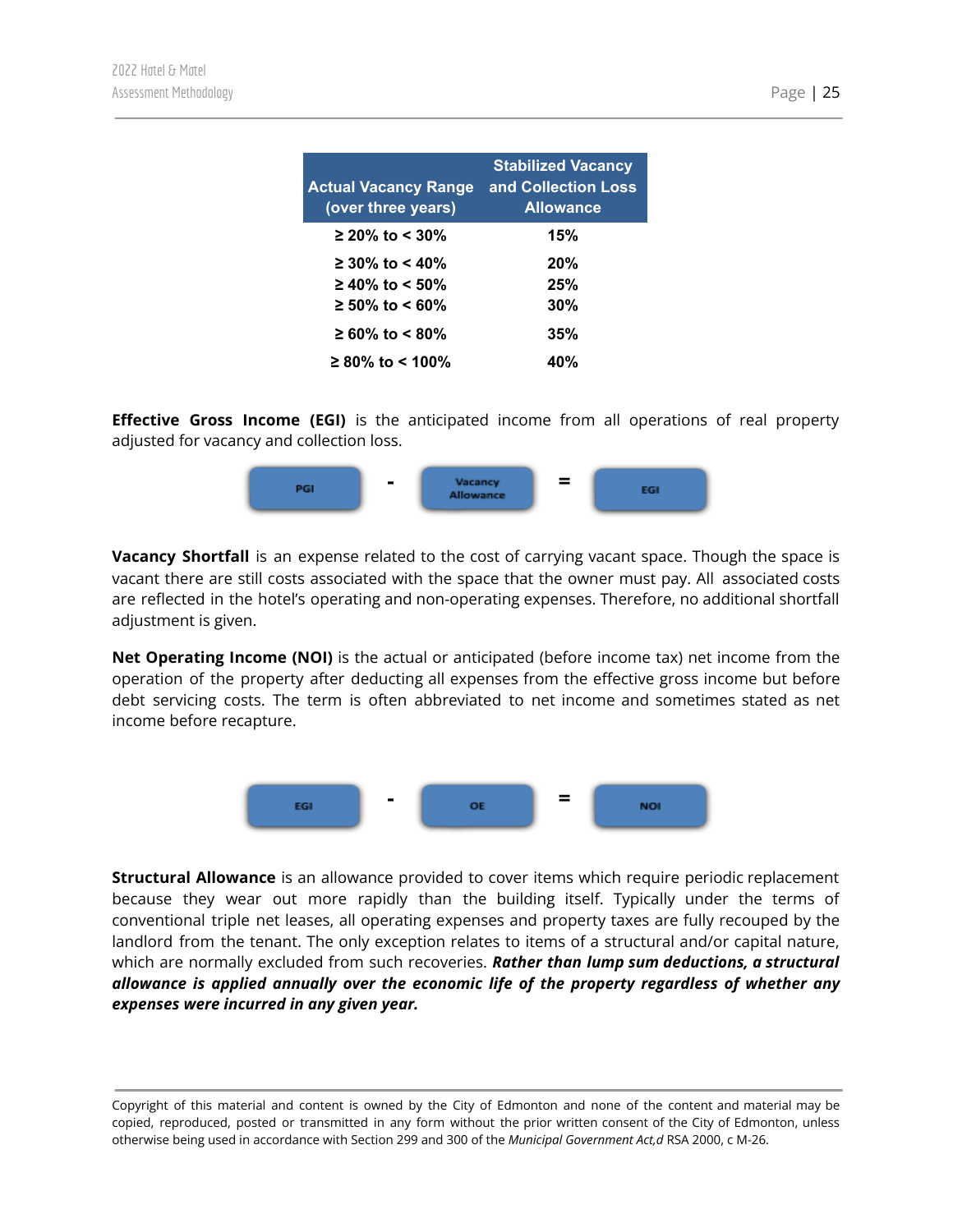**Vacant Space** is empty and or unoccupied leasable space. A vacancy percentage should not be considered to be the same as a vacancy allowance, which is what a prudent investor or owner would budget for in their income stream on an ongoing basis.

**Overall Capitalization Rate (Cap Rate)** reflects the relationship between the anticipated net operating income from a single year (or an average of several years) and the total price or value of the property. The cap rate converts net operating income into an indication of property value. The cap rate, in its basic formula, is found by dividing net operating income by the sale price.

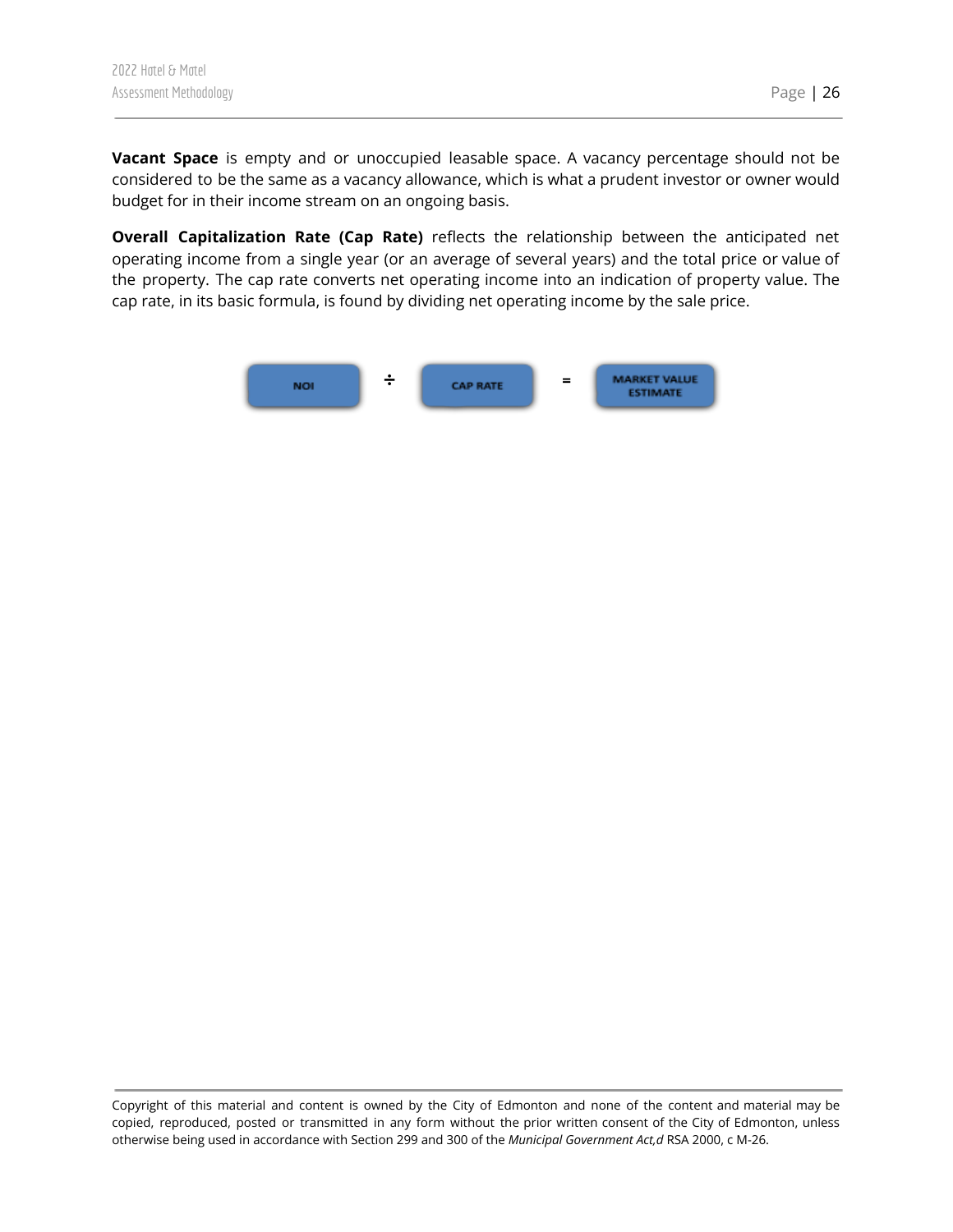## <span id="page-27-0"></span>**Other Definitions**

**Actual Zoning** is set by the Edmonton Zoning Bylaw No. 12800 and regulates the use and development of a parcel. Edmonton Zoning Bylaw No. 12800 is available online at *Edmonton.ca*.

**Effective Year Built** is the chronological age of a property adjusted to reflect an addition or significant renovation that extends the improvement's remaining economic life. The components that when replaced or extensively renovated affect the remaining economic life of a property include the roof, the building envelope (windows and doors, exterior siding, walls including insulation and vapor barrier, and other structural components), the foundation, and mechanical components (electrical, plumbing and HVAC). Completed additions to existing improvements will alter the effective age of a property.

**Effective zoning** is applied to reflect the current use and development of a parcel. The effective zoning may differ from the actual zoning when current use differs from that which is permitted by the actual zoning as updated by Edmonton Zoning Bylaw 12800 (ie. legal non-conforming use).

**Gross Building Area (GBA)** is the total floor area of a building, including below-grade space but excluding unenclosed areas, measured from the exterior of the walls. All enclosed floors of the building including basements, mechanical equipment floors, penthouses, and the like are included in the measurement. Parking spaces and parking garages are excluded.

**Gross Leasable Area (GLA)** is the total area designed for the occupancy and exclusive use of the tenants, including basements and mezzanines; measured from the centre of joint partitioning to the outside wall surface.

**Land Use Code** defines the use of a property. The amount of a property subject to any specific Land Use will be expressed as a percentage (%). Land Uses may be used for administrative reasons and are not used in the valuation of Hotel & Motel Inventory.

**Site Coverage** is the relationship, expressed as a ratio between the total footprint area of the improvement(s) and the amount of land associated with it. Site coverage is used to determine if excess or surplus land exists.

Copyright of this material and content is owned by the City of Edmonton and none of the content and material may be copied, reproduced, posted or transmitted in any form without the prior written consent of the City of Edmonton, unless otherwise being used in accordance with Section 299 and 300 of the *Municipal Government Act,d* RSA 2000, c M-26.